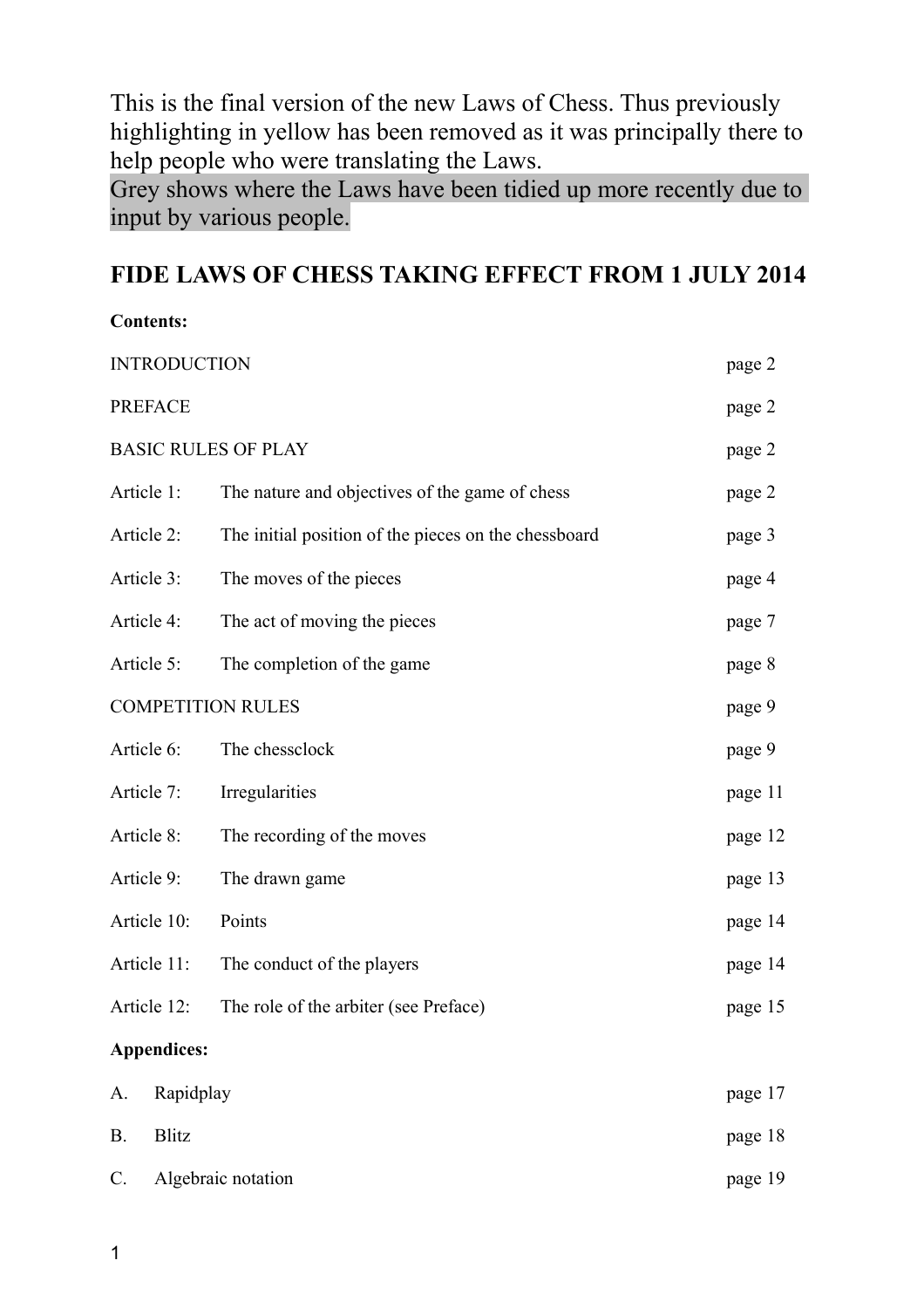| D. | Rules for play with blind and visually disabled players | page 21 |
|----|---------------------------------------------------------|---------|
| Ε. | Adjourned games                                         | page 23 |
| F. | Chess960 rules                                          | page 25 |
| G. | <b>Quickplay Finishes</b>                               | page 27 |
|    | Glossary of terms in the Laws of Chess                  | page 28 |

# **INTRODUCTION**

FIDE Laws of Chess cover over-the-board play.

The Laws of Chess have two parts: 1. Basic Rules of Play and 2. Competition Rules. The English text is the authentic version of the Laws of Chess (which was adopted at the 84th FIDE Congress at Tallinn (Estonia) coming into force on 1 July 2014.

In these Laws the words 'he', 'him', and 'his' shall be considered to include 'she' and 'her'.

# **PREFACE**

The Laws of Chess cannot cover all possible situations that may arise during a game, nor can they regulate all administrative questions. Where cases are not precisely regulated by an Article of the Laws, it should be possible to reach a correct decision by studying analogous situations which are discussed in the Laws. The Laws assume that arbiters have the necessary competence, sound judgement and absolute objectivity. Too detailed a rule might deprive the arbiter of his freedom of judgement and thus prevent him from finding a solution to a problem dictated by fairness, logic and special factors. FIDE appeals to all chess players and federations to accept this view.

A necessary condition for a game to be rated by FIDE is that it shall be played according to the FIDE Laws of Chess.

It is recommended that competitive games not rated by FIDE be played according to the FIDE Laws of Chess.

Member federations may ask FIDE to give a ruling on matters relating to the Laws of Chess.

# **BASIC RULES OF PLAY**

# **Article 1: The nature and objectives of the game of chess**

- 1.1 The game of chess is played between two opponents who move their pieces on a square board called a 'chessboard'. The player with the light-coloured pieces (White) makes the first move, then the players move alternately, with the player with the dark-coloured pieces (Black) making the next move. A player is said to 'have the move' when his opponent's move has been 'made'.
- 1.2 The objective of each player is to place the opponent's king 'under attack' in such a way that the opponent has no legal move. The player who achieves this goal is said to have 'checkmated' the opponent's king and to have won the game. Leaving one's own king under attack, exposing one's own king to attack and also 'capturing' the opponent's king are not allowed. The opponent whose king has been checkmated has lost the game.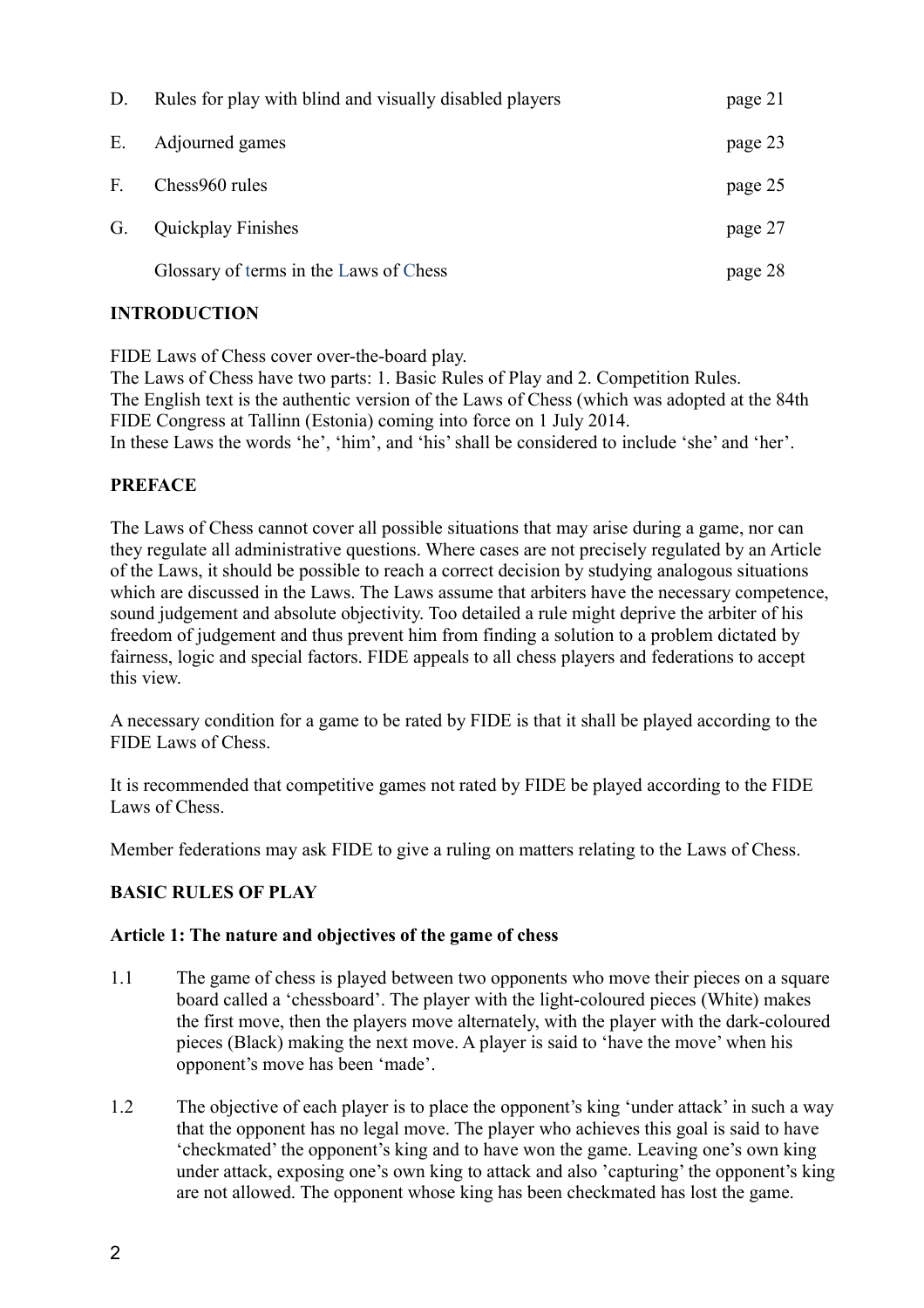1.3 If the position is such that neither player can possibly checkmate the opponent's king, the game is drawn (see Article 5.2 b).

#### **Article 2: The initial position of the pieces on the chessboard**

- 2.1 The chessboard is composed of an 8 x 8 grid of 64 equal squares alternately light (the 'white' squares) and dark (the 'black' squares). The chessboard is placed between the players in such a way that the near corner square to the right of the player is white.
- 2.2 At the beginning of the game White has 16 light-coloured pieces (the 'white' pieces); Black has 16 dark-coloured pieces (the 'black' pieces).

These pieces are as follows:

| A white king      | usually indicated by the symbol | K              |
|-------------------|---------------------------------|----------------|
| A white queen     | usually indicated by the symbol | Q              |
| Two white rooks   | usually indicated by the symbol | $\mathbf R$    |
| Two white bishops | usually indicated by the symbol | B              |
| Two white knights | usually indicated by the symbol | N              |
| Eight white pawns | usually indicated by the symbol |                |
| A black king      | usually indicated by the symbol | K              |
| A black queen     | usually indicated by the symbol | Q              |
| Two black rooks   | usually indicated by the symbol | $\overline{R}$ |
| Two black bishops | usually indicated by the symbol | B              |
| Two black knights | usually indicated by the symbol | N              |
| Eight black pawns | usually indicated by the symbol |                |
|                   |                                 |                |





2.3 The initial position of the pieces on the chessboard is as follows: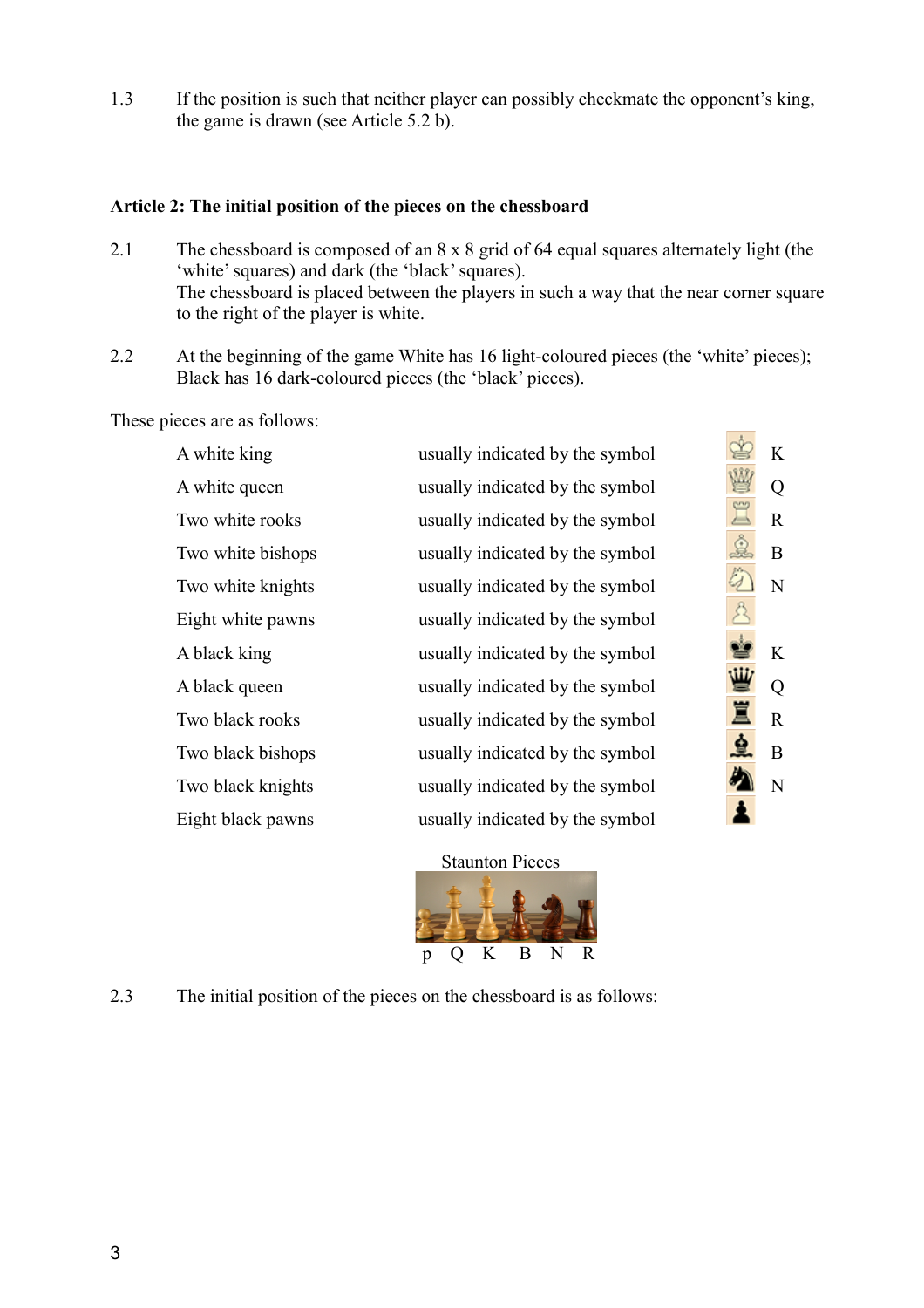

2.4 The eight vertical columns of squares are called 'files'. The eight horizontal rows of squares are called 'ranks'. A straight line of squares of the same colour, running from one edge of the board to an adjacent edge, is called a 'diagonal'.

#### **Article 3: The moves of the pieces**

3.1 It is not permitted to move a piece to a square occupied by a piece of the same colour. If a piece moves to a square occupied by an opponent's piece the latter is captured and removed from the chessboard as part of the same move. A piece is said to attack an opponent's piece if the piece could make a capture on that square according to Articles 3.2 to 3.8.

A piece is considered to attack a square even if this piece is constrained from moving to that square because it would then leave or place the king of its own colour under attack.

3.2 The bishop may move to any square along a diagonal on which it stands.



3.3 The rook may move to any square along the file or the rank on which it stands.

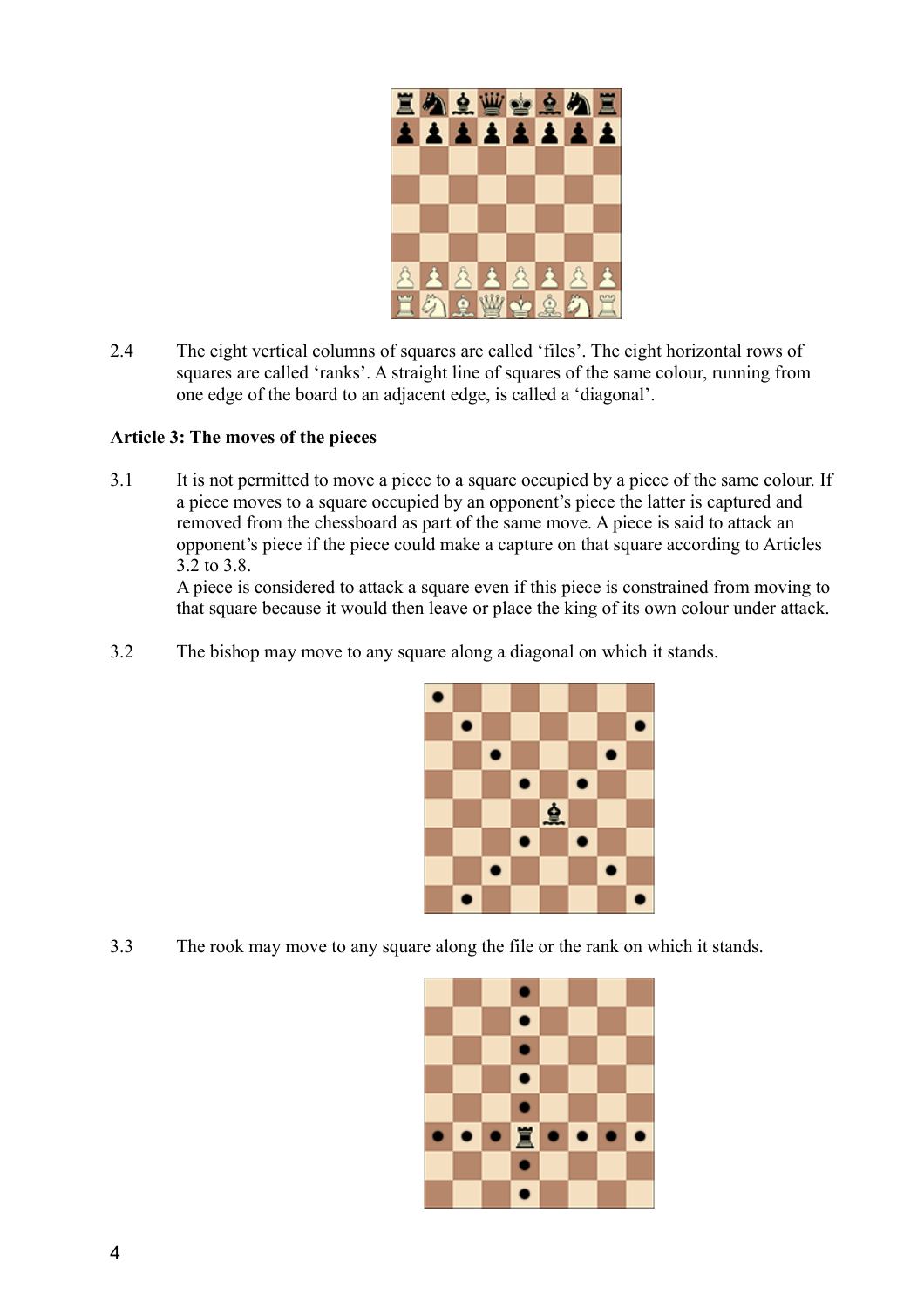3.4 The queen may move to any square along the file, the rank or a diagonal on which it stands.



- 3.5 When making these moves, the bishop, rook or queen may not move over any intervening pieces.
- 3.6 The knight may move to one of the squares nearest to that on which it stands but not on the same rank, file or diagonal.



- 3.7 a. The pawn may move forward to the square immediately in front of it on the same file, provided that this square is unoccupied, or
	- b. on its first move the pawn may move as in 3.7.a or alternatively it may advance two squares along the same file, provided that both squares are unoccupied, or
	- c. the pawn may move to a square occupied by an opponent's piece diagonally in front of it on an adjacent file, capturing that piece.

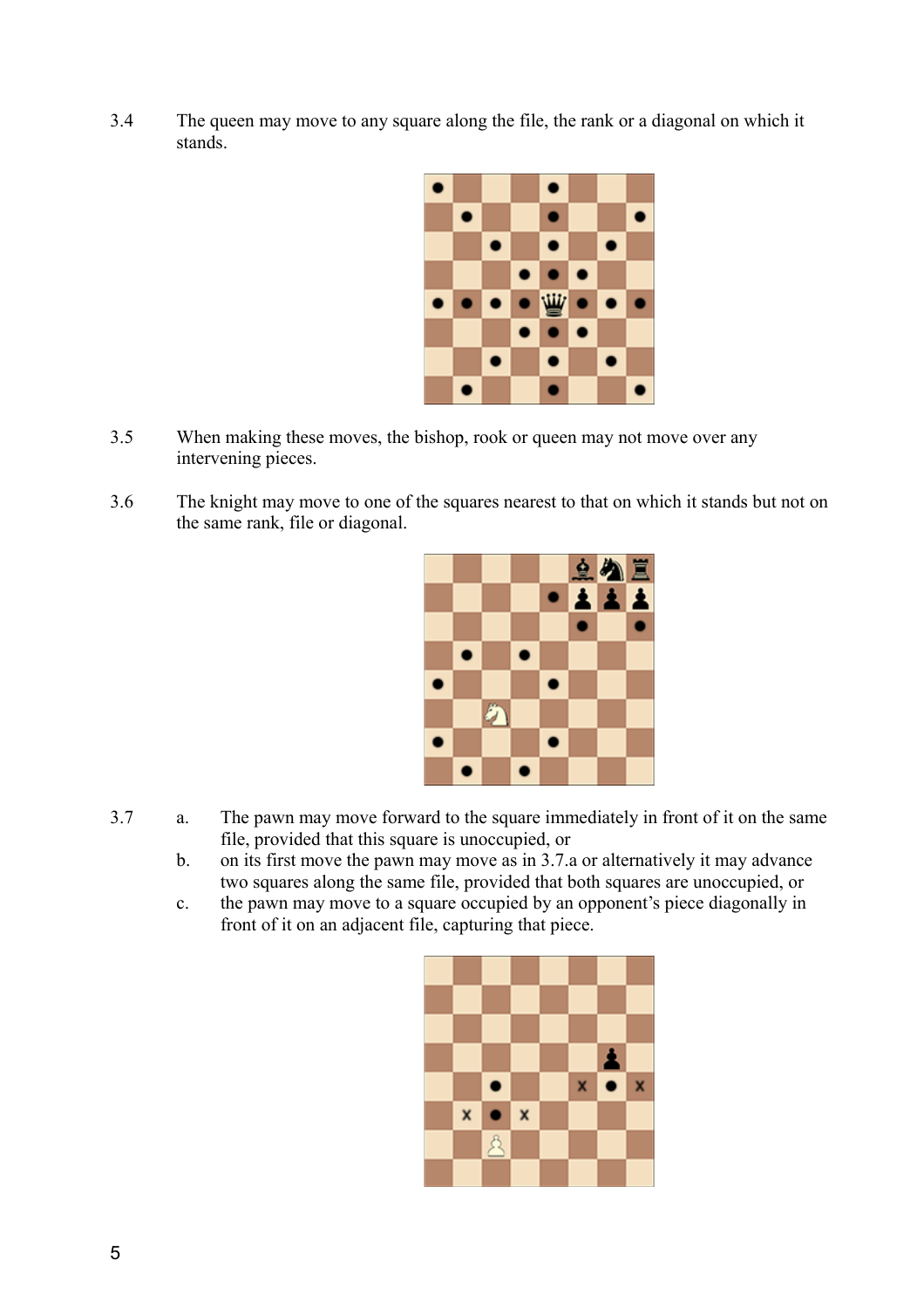d. A pawn occupying a square on the same rank as and on an adjacent file to an opponent's pawn which has just advanced two squares in one move from its original square may capture this opponent's pawn as though the latter had been moved only one square. This capture is only legal on the move following this advance and is called an 'en passant' capture.



- e. When a player, having the move, plays a pawn to the rank furthest from its starting position, he must exchange that pawn as part of the same move for a new queen, rook, bishop or knight of the same colour on the intended square of arrival. The player's choice is not restricted to pieces that have been captured previously. This exchange of a pawn for another piece is called 'promotion', and the effect of the new piece is immediate*.*
- 3.8 There are two different ways of moving the king:
	- a. by moving to an adioining square-



b. by 'castling'. This is a move of the king and either rook of the same colour along the player's first rank, counting as a single move of the king and executed as follows: the king is transferred from its original square two squares towards the rook on its original square, then that rook is transferred to the square the king has just crossed.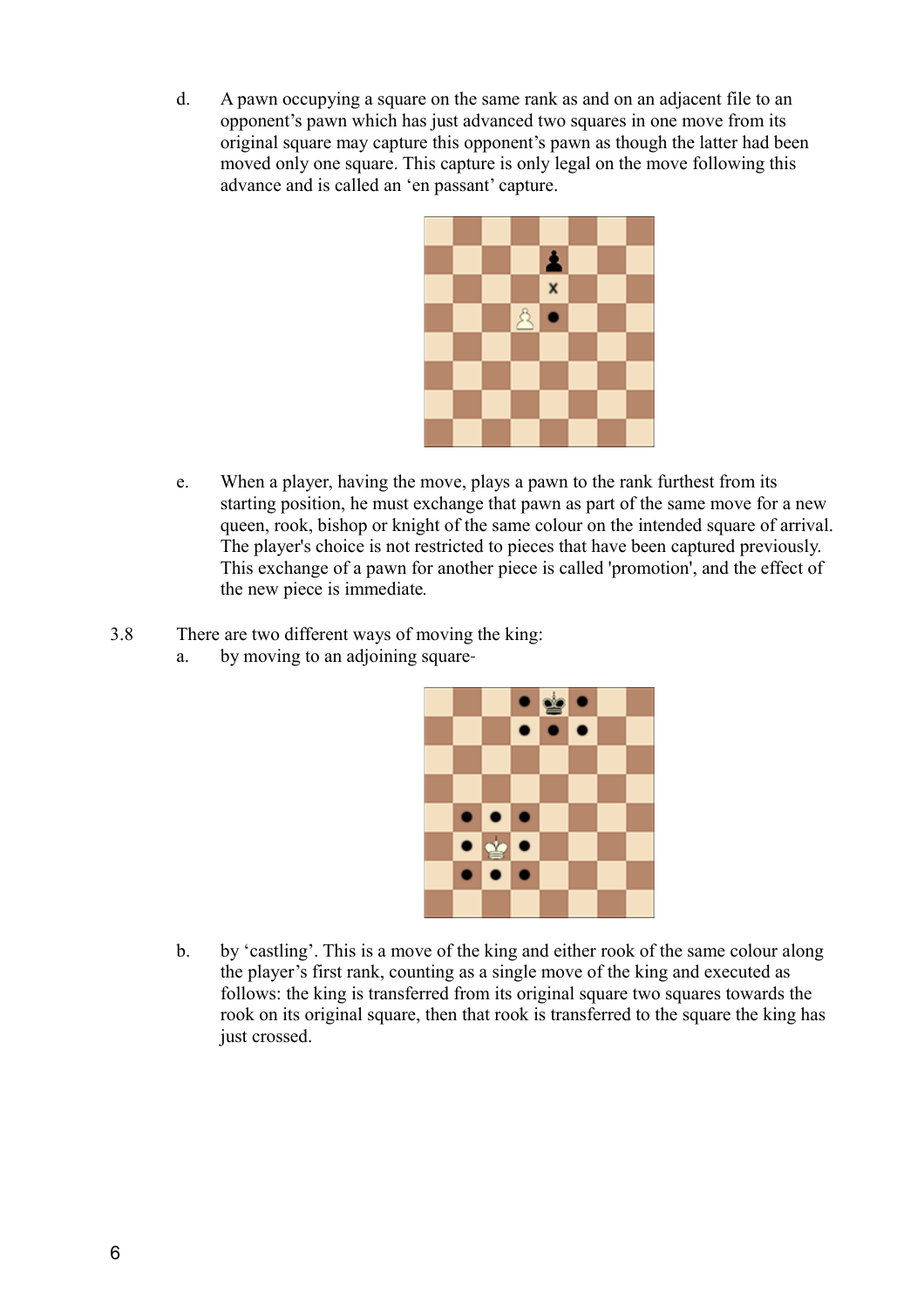

Before white kingside castling After white kingside castling Before black queenside castling After black queenside castling



Before white queenside castling After white queenside castling Before black kingside castling After black kingside castling





- (1) The right to castle has been lost:
	- [a] if the king has already moved, or
		- [b] with a rook that has already moved.
- (2) Castling is prevented temporarily:
	- [a] if the square on which the king stands, or the square which it must cross, or the square which it is to occupy, is attacked by one or more of the opponent's pieces, or
	- [b] if there is any piece between the king and the rook with which castling is to be effected.
- 3.9 The king is said to be 'in check' if it is attacked by one or more of the opponent's pieces, even if such pieces are constrained from moving to the square occupied by the king because they would then leave or place their own king in check. No piece can be moved that will either expose the king of the same colour to check or leave that king in check.
- 3.10 a. A move is legal when all the relevant requirements of Articles 3.1 3.9 have been fulfilled.
	- b. A move is illegal when it fails to meet the relevant requirements of Articles 3.1 3.9
	- c. A position is illegal when it cannot have been reached by any series of legal moves.

# **Article 4: The act of moving the pieces**

4.1 Each move must be made with one hand only.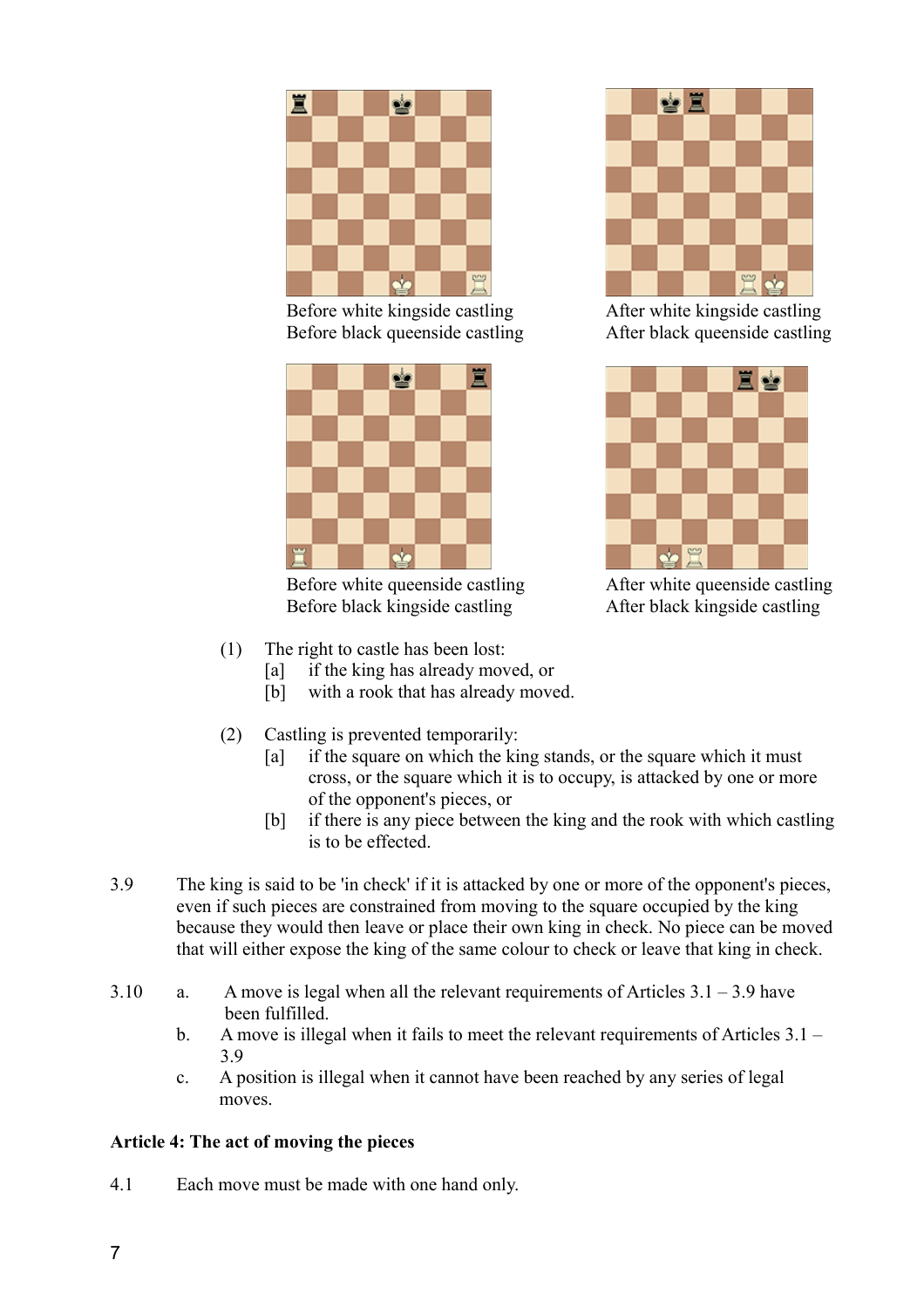- 4.2 Provided that he first expresses his intention (for example by saying "j'adoube" or "I adjust"), only the player having the move may adjust one or more pieces on their squares.
- 4.3 Except as provided in Article 4.2, if the player having the move touches on the chessboard, with the intention of moving or capturing:
	- a. one or more of his own pieces, he must move the first piece touched that can be moved
	- b. one or more of his opponent's pieces, he must capture the first piece touched that can be captured
	- c. one piece of each colour, he must capture the opponent's piece with his piece or, if this is illegal, move or capture the first piece touched that can be moved or captured. If it is unclear whether the player's own piece or his opponent's was touched first, the player's own piece shall be considered to have been touched before his opponent's.
- 4.4 If a player having the move:
	- a. touches his king and a rook he must castle on that side if it is legal to do so
	- b. deliberately touches a rook and then his king he is not allowed to castle on that side on that move and the situation shall be governed by Article 4.3.a
	- c. intending to castle, touches the king and then a rook, but castling with this rook is illegal, the player must make another legal move with his king (which may include castling with the other rook). If the king has no legal move, the player is free to make any legal move.
	- d. promotes a pawn, the choice of the piece is finalised when the piece has touched the square of promotion.
- 4.5 If none of the pieces touched in accordance with Article 4.3 or Article 4.4 can be moved or captured, the player may make any legal move.
- 4.6 The act of promotion may be performed in various ways:
	- 1. the pawn does not have to be placed on the square of arrival,
	- 2. removing the pawn and putting the new piece on the square of arrival may occur in any order.

If an opponent's piece stands on the square of arrival, it must be captured.

- 4.7 When, as a legal move or part of a legal move, a piece has been released on a square, it cannot be moved to another square on this move. The move is considered to have been made in the case of:
	- a. a capture, when the captured piece has been removed from the chessboard and the player, having placed his own piece on its new square, has released this capturing piece from his hand.
	- b. castling, when the player's hand has released the rook on the square previously crossed by the king. When the player has released the king from his hand, the move is not yet made, but the player no longer has the right to make any move other than castling on that side, if this is legal. If castling on this side is illegal, the player must make another legal move with his king (which may include castling with the other rook). If the king has no legal move, the player is free to make any legal move.
	- c. promotion, when the player's hand has released the new piece on the square of promotion and the pawn has been removed from the board.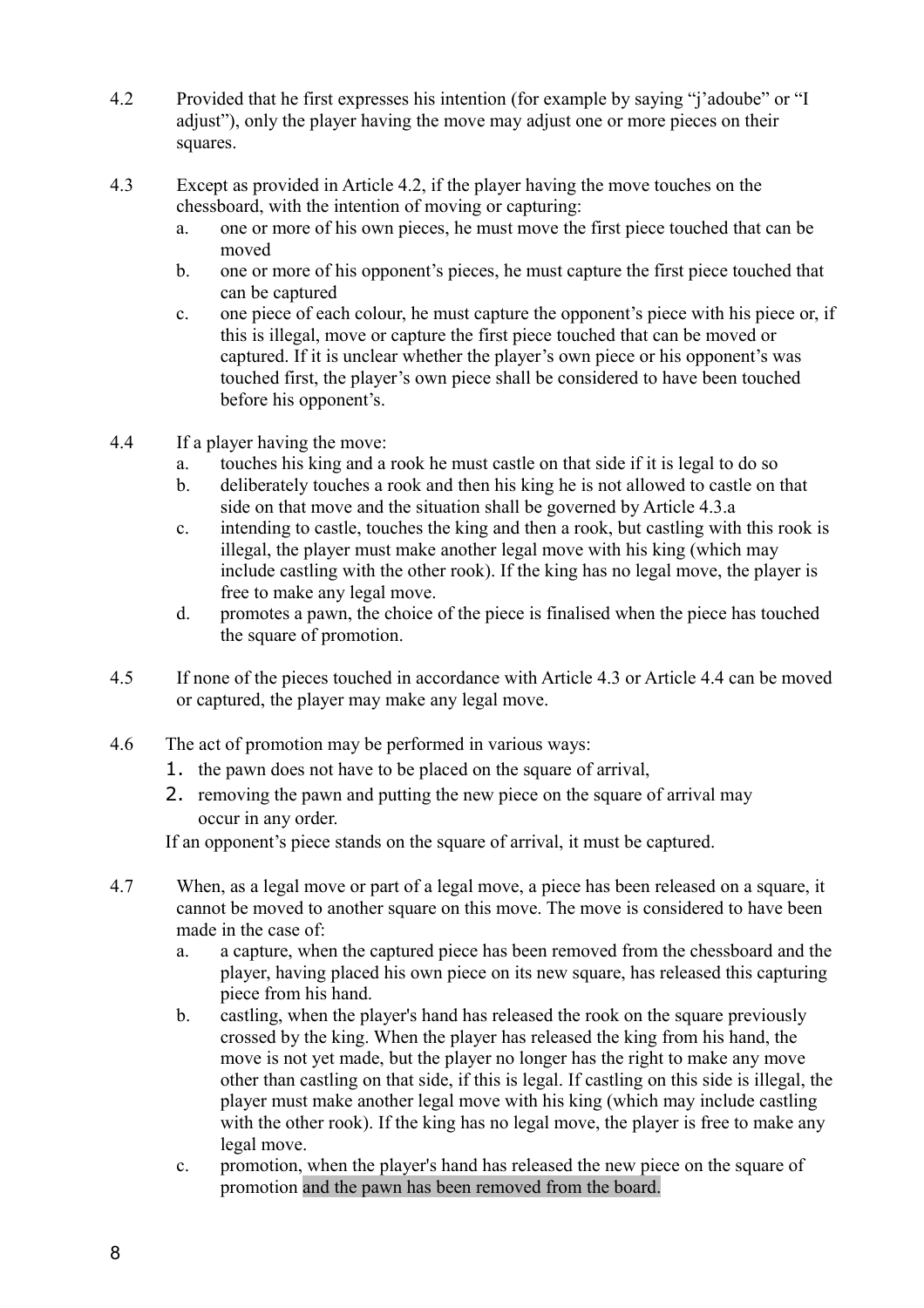- 4.8 A player forfeits his right to claim against his opponent's violation of Articles 4.1 4.7 once the player touches a piece with the intention of moving or capturing it.
- 4.9. If a player is unable to move the pieces, an assistant, who must be acceptable to the arbiter, may be provided by the player to perform this operation.

#### **Article 5: The completion of the game**

- 5.1 a. The game is won by the player who has checkmated his opponent's king. This immediately ends the game, provided that the move producing the checkmate position was in accordance with Article 3 and Articles 4.2 – 4.7.
	- b. The game is won by the player whose opponent declares he resigns. This immediately ends the game.
- 5.2 a. The game is drawn when the player to move has no legal move and his king is not in check. The game is said to end in 'stalemate'. This immediately ends the game, provided that the move producing the stalemate position was in accordance with Article 3 and Articles 4.2 – 4.7.
	- b. The game is drawn when a position has arisen in which neither player can checkmate the opponent's king with any series of legal moves. The game is said to end in a 'dead position'. This immediately ends the game, provided that the move producing the position was in accordance with Article 3 and Articles  $4.2 - 4.7$ .
	- c. The game is drawn upon agreement between the two players during the game. This immediately ends the game.
	- d. The game may be drawn if an identical position is about to appear or has appeared on the chessboard at least three times (see Article 9.2).
	- e. The game may be drawn if each player has made at least the last 50 moves without the movement of any pawn and without any capture (see Article 9.3).

# **COMPETITION RULES**

# **Article 6: The chessclock**

- 6.1 'Chessclock' means a clock with two time displays, connected to each other in such a way that only one of them can run at one time. 'Clock' in the Laws of Chess means one of the two time displays. Each time display has a 'flag'. 'Flag-fall' means the expiration of the allotted time for a player.
- 6.2 a. During the game each player, having made his move on the chessboard, shall stop his own clock and start his opponent's clock (that is to say, he shall press his clock). This "completes" the move. A move is also completed if: (1) the move ends the game (see Articles 5.1.a, 5.2.a, 5.2.b, 5.2.c and 9.6), or (2) the player has made his next move, in case his previous move was not completed. A player must be allowed to stop his clock after making his move, even after the opponent has made his next move. The time between making the move on the chessboard and pressing the clock is regarded as part of the time allotted to the player.
	- b. A player must press his clock with the same hand with which he made his move. It is forbidden for a player to keep his finger on the clock or to 'hover' over it.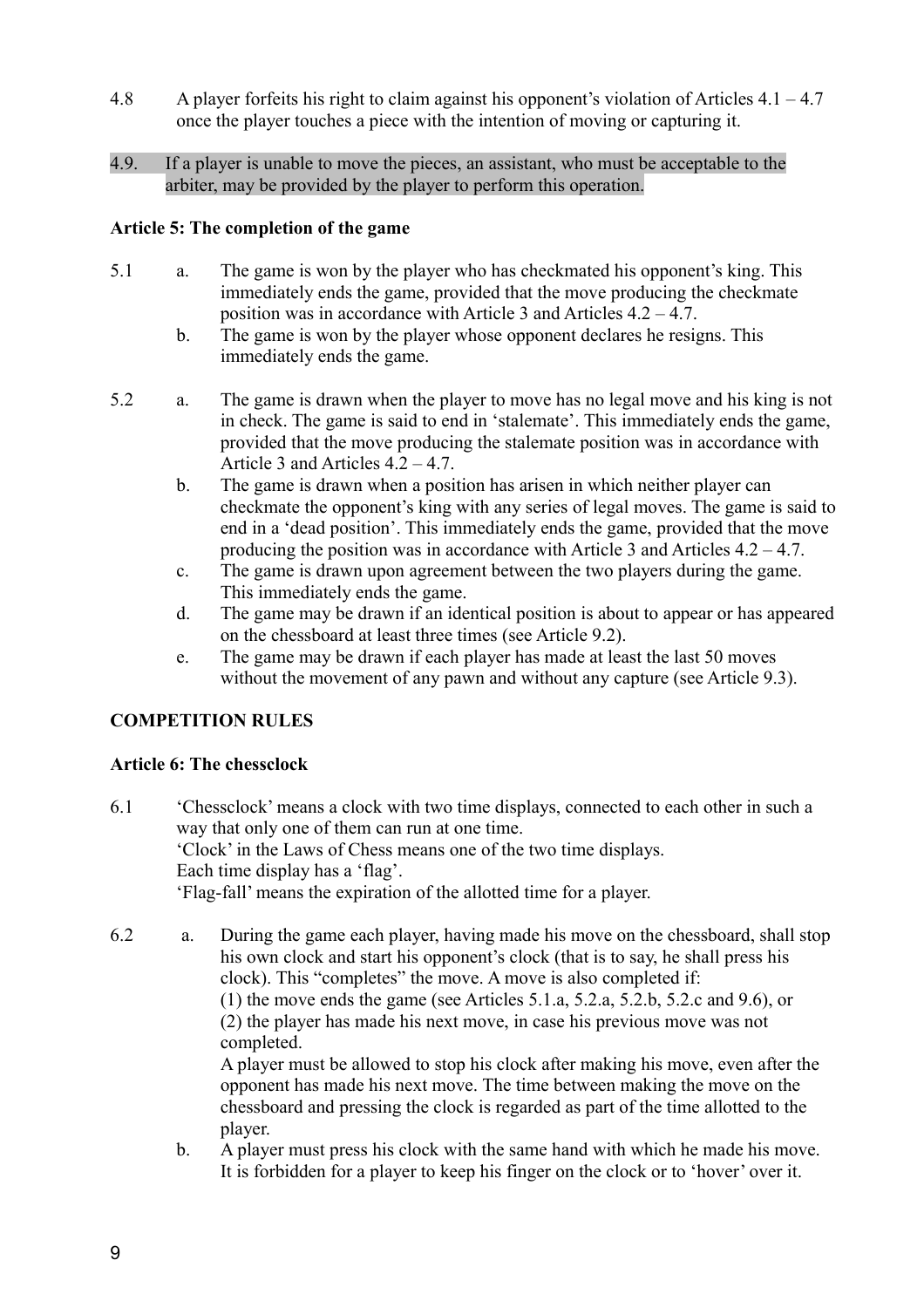- c. The players must handle the chessclock properly. It is forbidden to press it forcibly, to pick it up, to press the clock before moving or to knock it over. Improper clock handling shall be penalised in accordance with Article 12.9.
- d. Only the player whose clock is running is allowed to adjust the pieces.
- e. If a player is unable to use the clock, an assistant, who must be acceptable to the arbiter, may be provided by the player to perform this operation. His clock shall be adjusted by the arbiter in an equitable way. This adjustment of the clock shall not apply to the clock of a player with a disability.
- 6.3 a. When using a chessclock, each player must complete a minimum number of moves or all moves in an allotted period of time and/or may be allocated an additional amount of time with each move. All these must be specified in advance.
	- b. The time saved by a player during one period is added to his time available for the next period, where applicable. In the time-delay mode both players receive an allotted 'main thinking time'. Each player also receives a 'fixed extra time' with every move. The countdown of the main thinking time only commences after the fixed extra time has expired. Provided the player presses his clock before the expiration of the fixed extra time, the main thinking time does not change, irrespective of the proportion of the fixed extra time used.
- 6.4 Immediately after a flag falls, the requirements of Article 6.3 a. must be checked.
- 6.5 Before the start of the game the arbiter shall decide where the chessclock is placed.
- 6.6 At the time determined for the start of the game White's clock is started.
- 6.7 a. The rules of a competition shall specify in advance a default time. Any player who arrives at the chessboard after the default time shall lose the game unless the arbiter decides otherwise.
	- b. If the rules of a competition specify that the default time is not zero and if neither player is present initially, White shall lose all the time that elapses until he arrives, unless the rules of the competition specify or the arbiter decides otherwise.
- 6.8 A flag is considered to have fallen when the arbiter observes the fact or when either player has made a valid claim to that effect.
- 6.9 Except where one of Articles 5.1.a, 5.1.b, 5.2.a, 5.2.b, 5.2.c applies, if a player does not complete the prescribed number of moves in the allotted time, the game is lost by that player. However, the game is drawn if the position is such that the opponent cannot checkmate the player's king by any possible series of legal moves.
- 6.10 a. Every indication given by the chessclock is considered to be conclusive in the absence of any evident defect. A chessclock with an evident defect shall be replaced by the arbiter, who shall use his best judgement when determining the times to be shown on the replacement chessclock.
	- b. If during a game it is found that the setting of either or both clocks is incorrect, either player or the arbiter shall stop the chessclock immediately. The arbiter shall install the correct setting and adjust the times and move-counter, if necessary. He shall use his best judgement when determining the clock settings.
- 6.11 If both flags have fallen and it is impossible to establish which flag fell first then: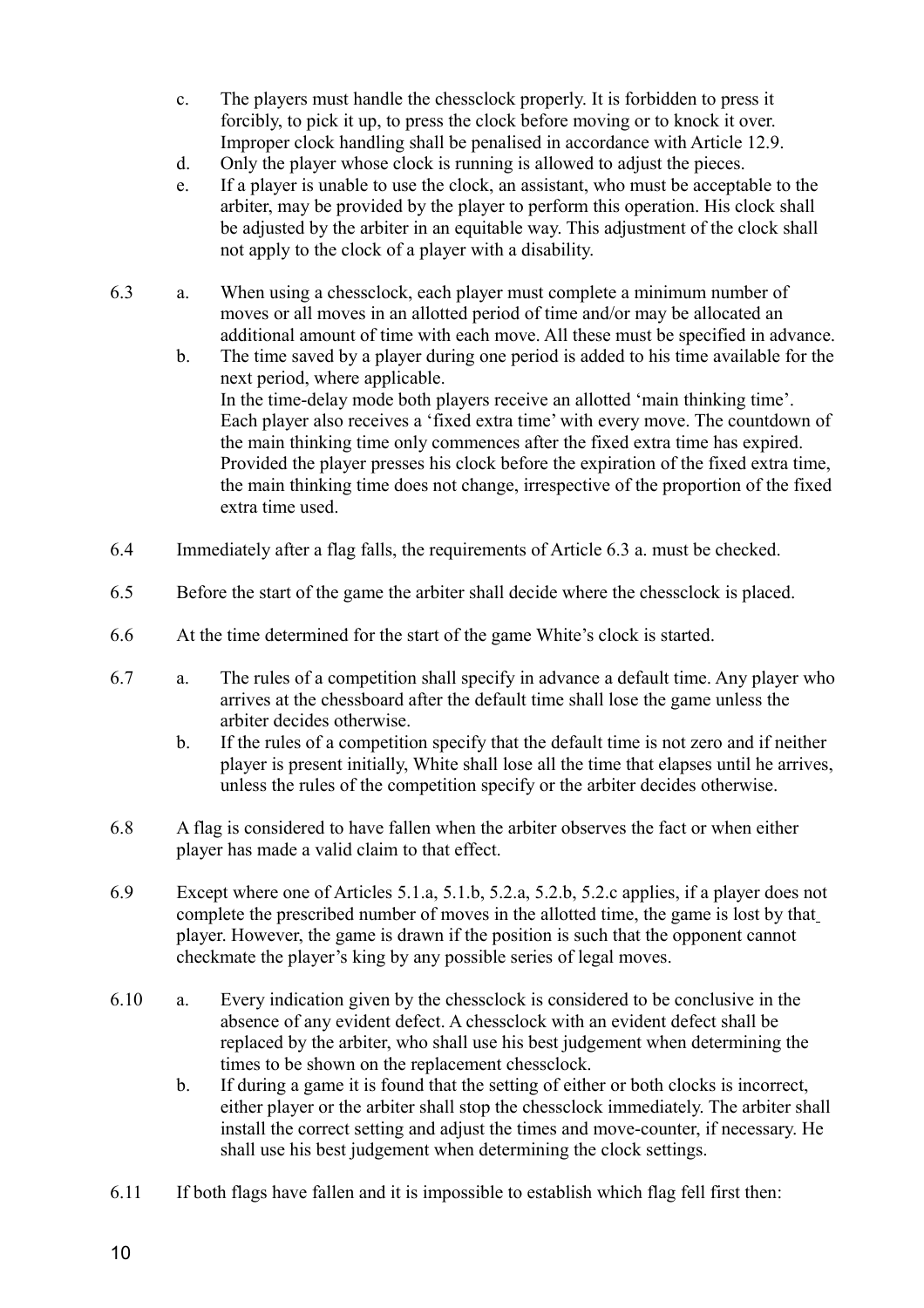- a. the game shall continue if this occurs in any period of the game except the last period.
- b. the game is drawn if this occurs in the period of a game in which all remaining moves must be completed.
- 6.12 a. If the game needs to be interrupted, the arbiter shall stop the chessclock.
	- b. A player may stop the chessclock only in order to seek the arbiter's assistance, for example when promotion has taken place and the piece required is not available.
	- c. The arbiter shall decide when the game restarts.
	- d. If a player stops the chessclock in order to seek the arbiter's assistance, the arbiter shall determine whether the player had any valid reason for doing so. If the player had no valid reason for stopping the chessclock, the player shall be penalised in accordance with Article 12.9.
- 6.13 Screens, monitors, or demonstration boards showing the current position on the chessboard, the moves and the number of moves made/completed, and clocks which also show the number of moves, are allowed in the playing hall. However, the player may not make a claim relying only on information shown in this manner.

# **Article 7: Irregularities**

- 7.1 If an irregularity occurs and the pieces have to be restored to a previous position, the arbiter shall use his best judgement to determine the times to be shown on the chessclock. This includes the right not to change the clock times. He shall also, if necessary, adjust the clock's move-counter.
- 7.2 a. If during a game it is found that the initial position of the pieces was incorrect, the game shall be cancelled and a new game shall be played.
	- b. If during a game it is found that the chessboard has been placed contrary to Article 2.1, the game shall continue but the position reached must be transferred to a correctly placed chessboard.
- 7.3 If a game has begun with colours reversed then it shall continue, unless the arbiter rules otherwise.
- 7.4 If a player displaces one or more pieces, he shall re-establish the correct position in his own time. If necessary, either the player or his opponent shall stop the chessclock and ask for the arbiter's assistance. The arbiter may penalise the player who displaced the pieces.
- 7.5 a. If during a game it is found that an illegal move has been completed, the position immediately before the irregularity shall be reinstated. If the position immediately before the irregularity cannot be determined, the game shall continue from the last identifiable position prior to the irregularity. Articles 4.3 and 4.7 apply to the move replacing the illegal move. The game shall then continue from this reinstated position.

If the player has moved a pawn to the furthest distant rank, pressed the clock, but not replaced the pawn with a new piece, the move is illegal. The pawn shall be replaced by a queen of the same colour as the pawn.

b. After the action taken under Article 7.5.a, for the first completed illegal move by a player the arbiter shall give two minutes extra time to his opponent; for the second completed illegal move by the same player the arbiter shall declare the game lost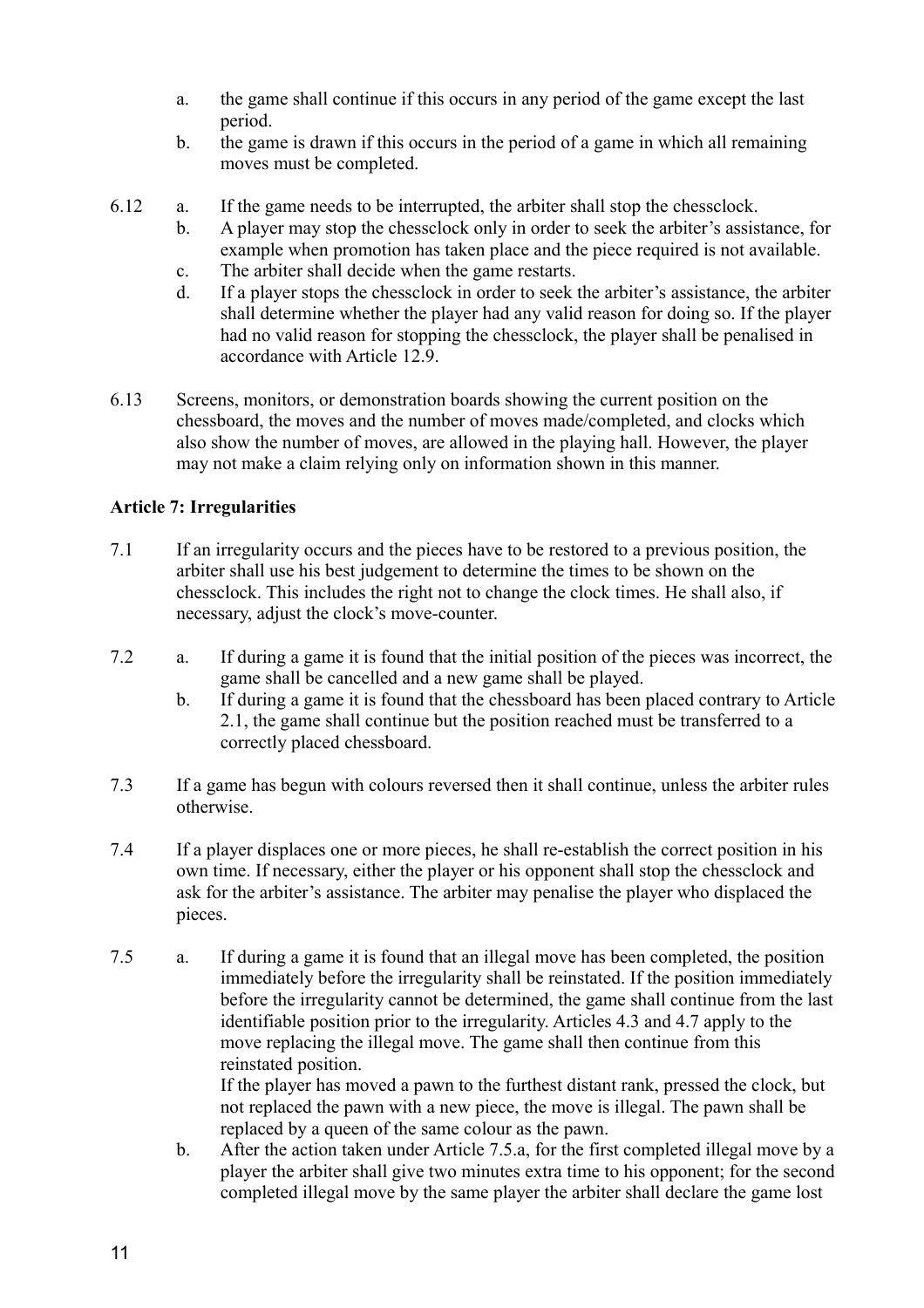by this player. However, the game is drawn if the position is such that the opponent cannot checkmate the player's king by any possible series of legal moves.

7.6 If, during a game, it is found that any piece has been displaced from its correct square the position before the irregularity shall be reinstated. If the position immediately before the irregularity cannot be determined, the game shall continue from the last identifiable position prior to the irregularity. The game shall then continue from this reinstated position.

#### **Article 8: The recording of the moves**

- 8.1 a. In the course of play each player is required to record his own moves and those of his opponent in the correct manner, move after move, as clearly and legibly as possible, in the algebraic notation (Appendix C), on the 'scoresheet' prescribed for the competition. It is forbidden to write the moves in advance, unless the player is claiming a draw according to Article 9.2, or 9.3 or adjourning a game according to Appendix E.1 a.
	- b. The scoresheet shall be used only for recording the moves, the times of the clocks, offers of a draw, matters relating to a claim and other relevant data.
	- c. A player may reply to his opponent's move before recording it, if he so wishes. He must record his previous move before making another.
	- d. Both players must record the offer of a draw on the scoresheet with a symbol  $(=)$ .
	- e. If a player is unable to keep score, an assistant, who must be acceptable to the arbiter, may be provided by the player to write the moves. His clock shall be adjusted by the arbiter in an equitable way. This adjustment of the clock shall not apply to a player with a disability.
- 8.2 The scoresheet shall be visible to the arbiter throughout the game.
- 8.3 The scoresheets are the property of the organiser of the competition.
- 8.4 If a player has less than five minutes left on his clock at some stage in a period and does not have additional time of 30 seconds or more added with each move, then for the remainder of the period he is not obliged to meet the requirements of Article 8.1.
- 8.5 a. If neither player keeps score under Article 8.4, the arbiter or an assistant should try to be present and keep score. In this case, immediately after a flag has fallen the arbiter shall stop the chessclock. Then both players shall update their scoresheets, using the arbiter's or the opponent's scoresheet.
	- b. If only one player has not kept score under Article 8.4, he must, as soon as either flag has fallen, update his scoresheet completely before moving a piece on the chessboard. Provided it is that player's move, he may use his opponent's scoresheet, but must return it before making a move.
	- c. If no complete scoresheet is available, the players must reconstruct the game on a second chessboard under the control of the arbiter or an assistant. He shall first record the actual game position, clock times, whose clock was running and the number of moves made/completed, if this information is available, before reconstruction takes place.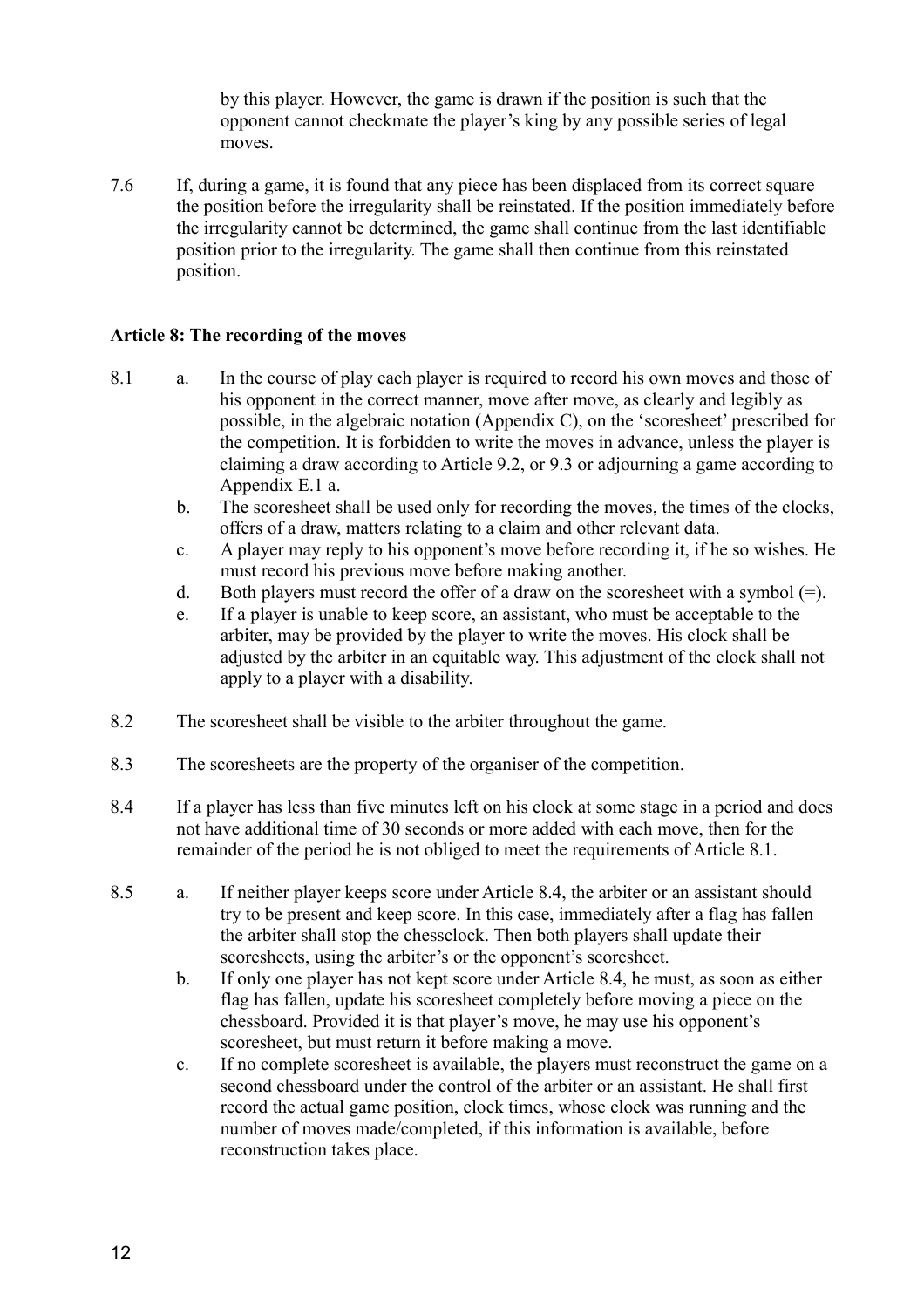- 8.6 If the scoresheets cannot be brought up to date showing that a player has overstepped the allotted time, the next move made shall be considered as the first of the following time period, unless there is evidence that more moves have been made or completed.
- 8.7 At the conclusion of the game both players shall sign both scoresheets, indicating the result of the game. Even if incorrect, this result shall stand, unless the arbiter decides otherwise.

# **Article 9: The drawn game**

- 9.1 a. The rules of a competition may specify that players cannot agree to a draw, whether in less than a specified number of moves or at all, without the consent of the arbiter.
	- b. However, if the rules of a competition allow a draw agreement the following shall apply:
		- (1) A player wishing to offer a draw shall do so after having made a move on the chessboard and before pressing his clock. An offer at any other time during play is still valid but Article 11.5 must be considered. No conditions can be attached to the offer. In both cases the offer cannot be withdrawn and remains valid until the opponent accepts it, rejects it orally, rejects it by touching a piece with the intention of moving or capturing it, or the game is concluded in some other way.
		- (2) The offer may be indicated to the opponent by crossing the two index fingers at the middle knuckles.
		- (3) The offer of a draw shall be noted by each player on his scoresheet with the symbol  $(=)$ .
		- (4) A claim of a draw under Article 9.2 or 9.3 shall be considered to be an offer of a draw.
- 9.2 The game is drawn, upon a correct claim by a player having the move, when the same position for at least the third time (not necessarily by a repetition of moves):
	- a. is about to appear, if he first writes his move, which cannot be changed, on his scoresheet and declares to the arbiter his intention to make this move, or

b. has just appeared, and the player claiming the draw has the move. Positions are considered the same if and only if the same player has the move, pieces of the same kind and colour occupy the same squares and the possible moves of all the pieces of both players are the same. Thus positions are not the same if:

- (1) at the start of the sequence a pawn could have been captured en passant.
- (2) a king or rook had castling rights, but forfeited these after moving. The castling rights are lost only after the king or rook is moved.
- 9.3 The game is drawn, upon a correct claim by a player having the move, if:
	- a. he writes his move, which cannot be changed, on his scoresheet and declares to the arbiter his intention to make this move which will result in the last 50 moves by each player having been made without the movement of any pawn and without any capture, or
	- b. the last 50 moves by each player have been completed without the movement of any pawn and without any capture.
- 9.4 If the player touches a piece as in Article 4.3, he loses the right to claim a draw under Article 9.2 or 9.3 on that move.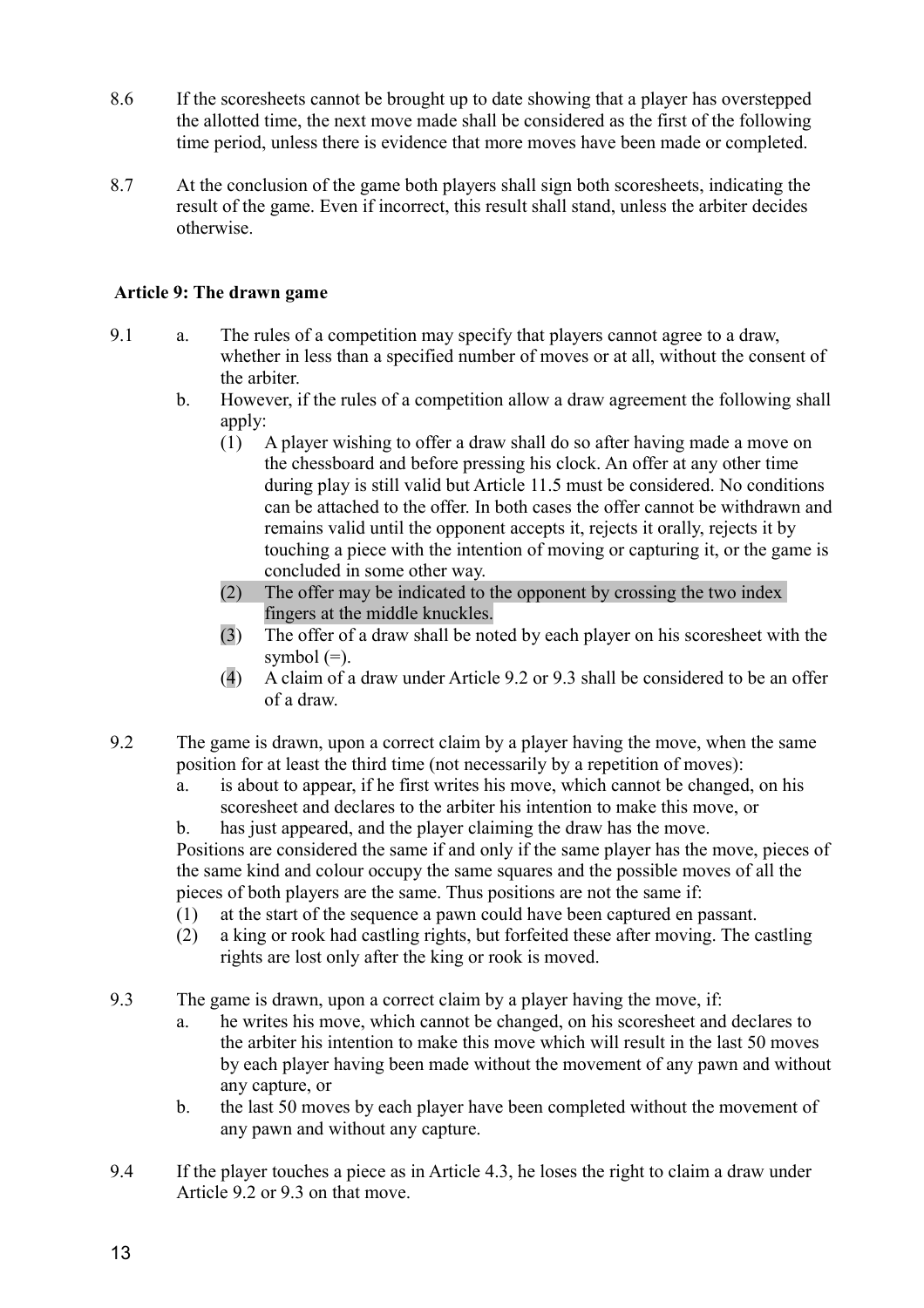- 9.5 If a player claims a draw under Article 9.2 or 9.3, he or the arbiter shall stop the chessclock (see Article 6.12 b). He is not allowed to withdraw his claim.
	- a. If the claim is found to be correct, the game is immediately drawn.
	- b. If the claim is found to be incorrect, the arbiter shall add two minutes to the opponent's remaining thinking time. Then the game shall continue. If the claim was based on an intended move, this move must be made in accordance with Articles 3 and 4.
- 9.6 If one or both of the following occur(s) then the game is drawn:
	- a. the same position has appeared, as in 9.2b, for at least five consecutive alternate moves by each player.
	- b. any consecutive series of 75 moves have been completed by each player without the movement of any pawn and without any capture.
- 9.7 The game is drawn when a position is reached from which a checkmate cannot occur by any possible series of legal moves. This immediately ends the game, provided that the move producing this position was in accordance with Article 3 and Articles  $4.2 - 4.7$ .

# **Article 10: Points**

10.1 Unless the rules of a competition specify otherwise, a player who wins his game, or wins by forfeit, scores one point (1), a player who loses his game, or forfeits, scores no points (0), and a player who draws his game scores a half point  $(\frac{1}{2})$ .

# **Article 11: The conduct of the players**

- 11.1 The players shall take no action that will bring the game of chess into disrepute.
- 11.2 The 'playing venue' is defined as the 'playing area', rest rooms, toilets, refreshment area, area set aside for smoking and other places as designated by the arbiter. The playing area is defined as the place where the games of a competition are played. Only with the permission of the arbiter can
	- a. a player leave the playing venue.
	- b. the player having the move be allowed to leave the playing area.
	- c. A person who is neither a players nor arbiter be allowed access to the playing area.
- 11.3 a. During play the players are forbidden to use any notes, sources of information or advice, or analyse any game on another chessboard.
	- b. During play, a player is forbidden to have a mobile phone and/or other electronic means of communication in the playing venue. If it is evident that a player brought such a device into the playing venue, he shall lose the game. The opponent shall win.

The rules of a competition may specify a different, less severe, penalty. The arbiter may require the player to allow his clothes, bags or other items to be inspected, in private. The arbiter or a person authorised by the arbiter shall inspect the player and shall be of the same gender as the player. If a player refuses to cooperate with these obligations, the arbiter shall take measures in accordance with Article 12.9.

c. Smoking is permitted only in the section of the venue designated by the arbiter.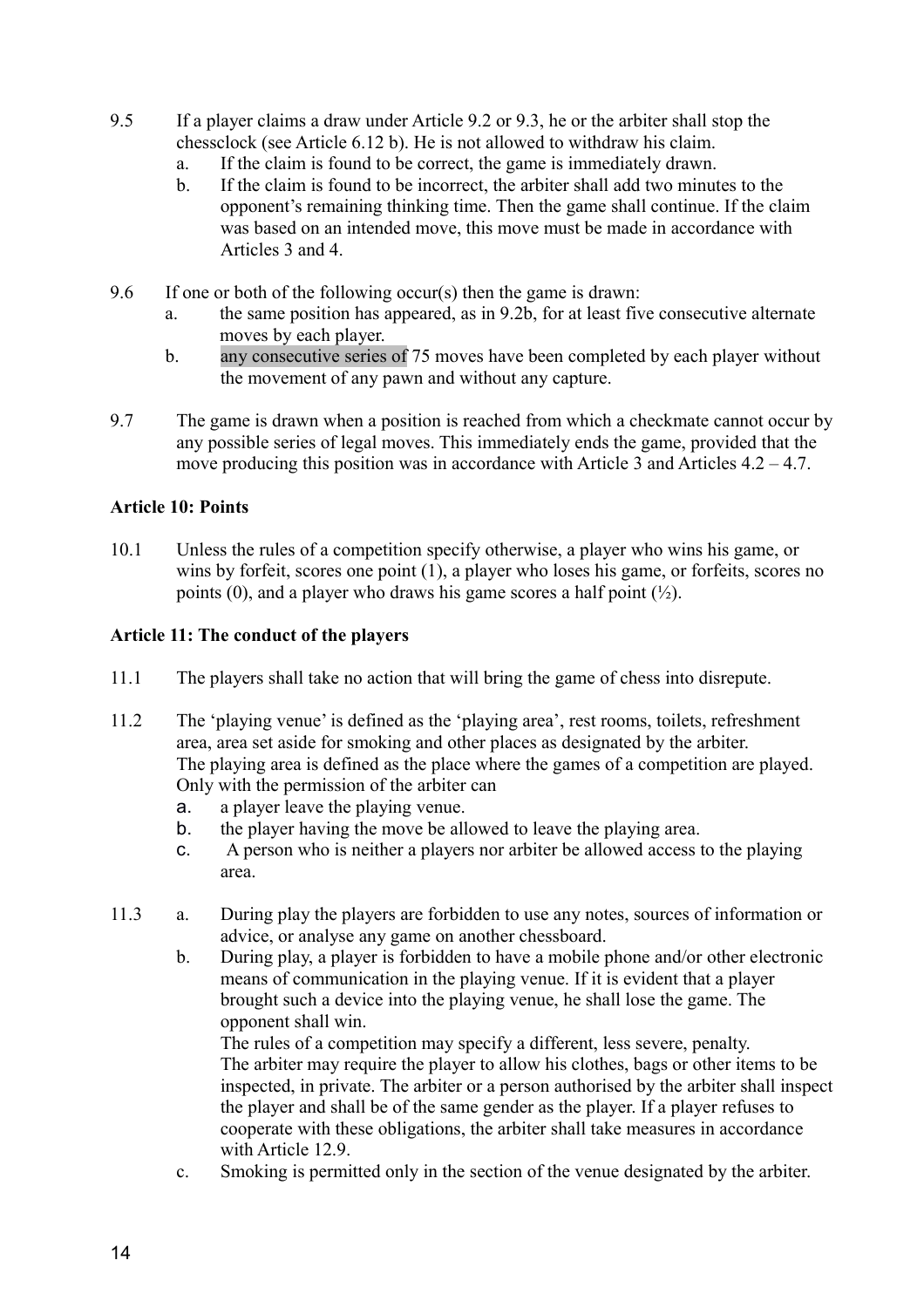- 11.4 Players who have finished their games shall be considered to be spectators.
- 11.5 It is forbidden to distract or annoy the opponent in any manner whatsoever. This includes unreasonable claims, unreasonable offers of a draw or the introduction of a source of noise into the playing area.
- 11.6 Infraction of any part of Articles 11.1 11.5 shall lead to penalties in accordance with Article 12.9.
- 11.7 Persistent refusal by a player to comply with the Laws of Chess shall be penalised by loss of the game. The arbiter shall decide the score of the opponent.
- 11.8 If both players are found guilty according to Article 11.7, the game shall be declared lost by both players.
- 11.9 A player shall have the right to request from the arbiter an explanation of particular points in the Laws of Chess.
- 11.10 Unless the rules of the competition specify otherwise, a player may appeal against any decision of the arbiter, even if the player has signed the scoresheet (see Article 8.7).

# **Article 12: The role of the Arbiter (see Preface)**

- 12.1 The arbiter shall see that the Laws of Chess are strictly observed.
- 12.2 The arbiter shall
	- a) ensure fair play.
	- b) act in the best interest of the competition.
	- c) ensure that a good playing environment is maintained.
	- d) ensure that the players are not disturbed.
	- e) supervise the progress of the competition.
	- f) take special measures in the interests of disabled players and those who need medical attention.
- 12.3 The arbiter shall observe the games, especially when the players are short of time, enforce decisions he has made, and impose penalties on players where appropriate.
- 12.4 The arbiter may appoint assistants to observe games, for example when several players are short of time.
- 12.5 The arbiter may award either or both players additional time in the event of external disturbance of the game.
- 12.6 The arbiter must not intervene in a game except in cases described by the Laws of Chess. He shall not indicate the number of moves completed, except in applying Article 8.5 when at least one flag has fallen. The arbiter shall refrain from informing a player that his opponent has completed a move or that the player has not pressed his clock.
- 12.7 If someone observes an irregularity, he may inform only the arbiter. Players in other games are not to speak about or otherwise interfere in a game. Spectators are not allowed to interfere in a game. The arbiter may expel offenders from the playing venue.

 $\overline{a}$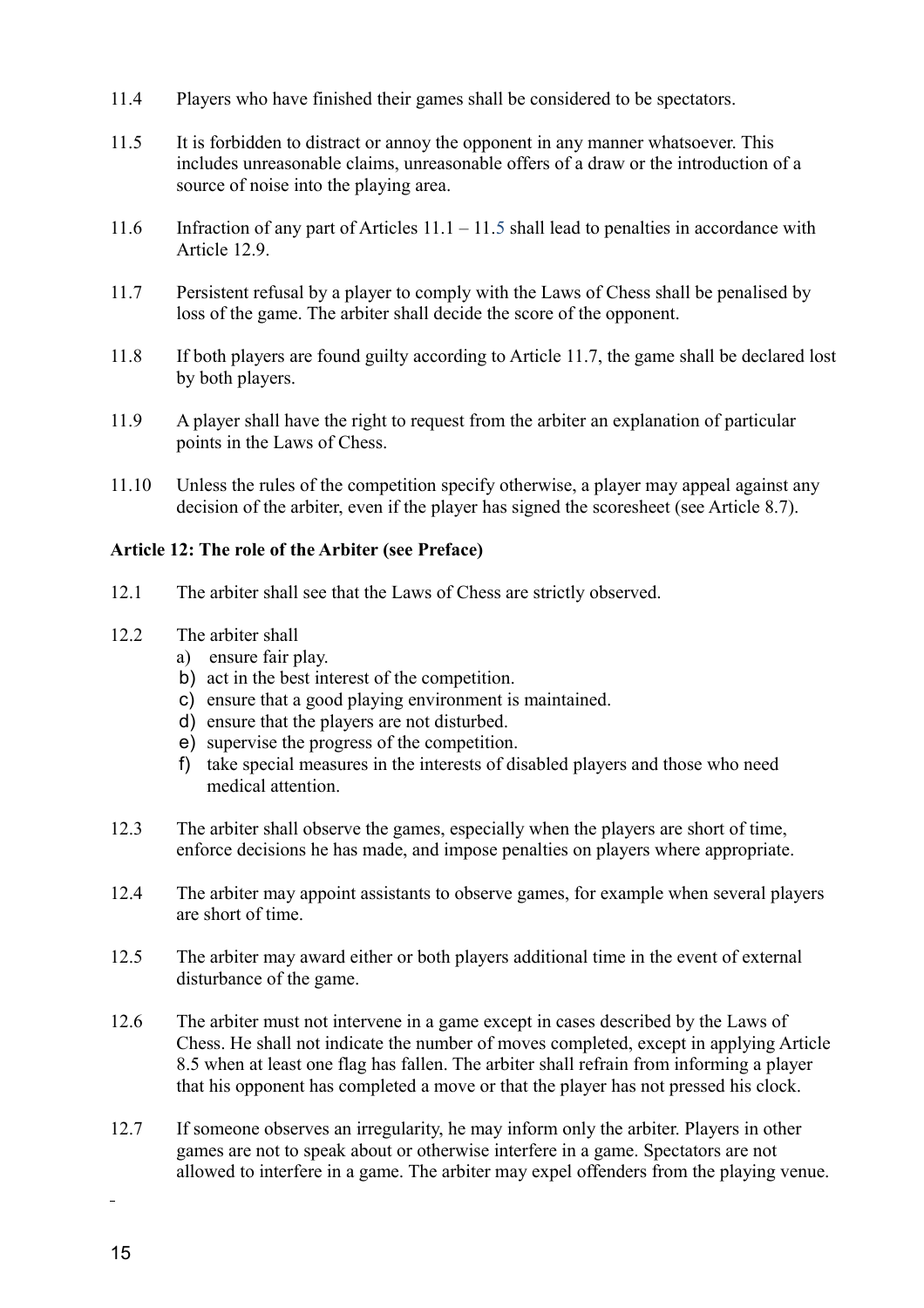- 12.8 Unless authorised by the arbiter, it is forbidden for anybody to use a mobile phone or any kind of communication device in the playing venue or any contiguous area designated by the arbiter.
- 12.9 Options available to the arbiter concerning penalties:
	- a. warning
	- b. increasing the remaining time of the opponent
	- c. reducing the remaining time of the offending player
	- d. increasing the points scored in the game by the opponent to the maximum available for that game
	- e. reducing the points scored in the game by the offending person
	- f. declaring the game to be lost by the offending player (the arbiter shall also decide the opponent's score)
	- g. a fine announced in advance
	- h. expulsion from the competition.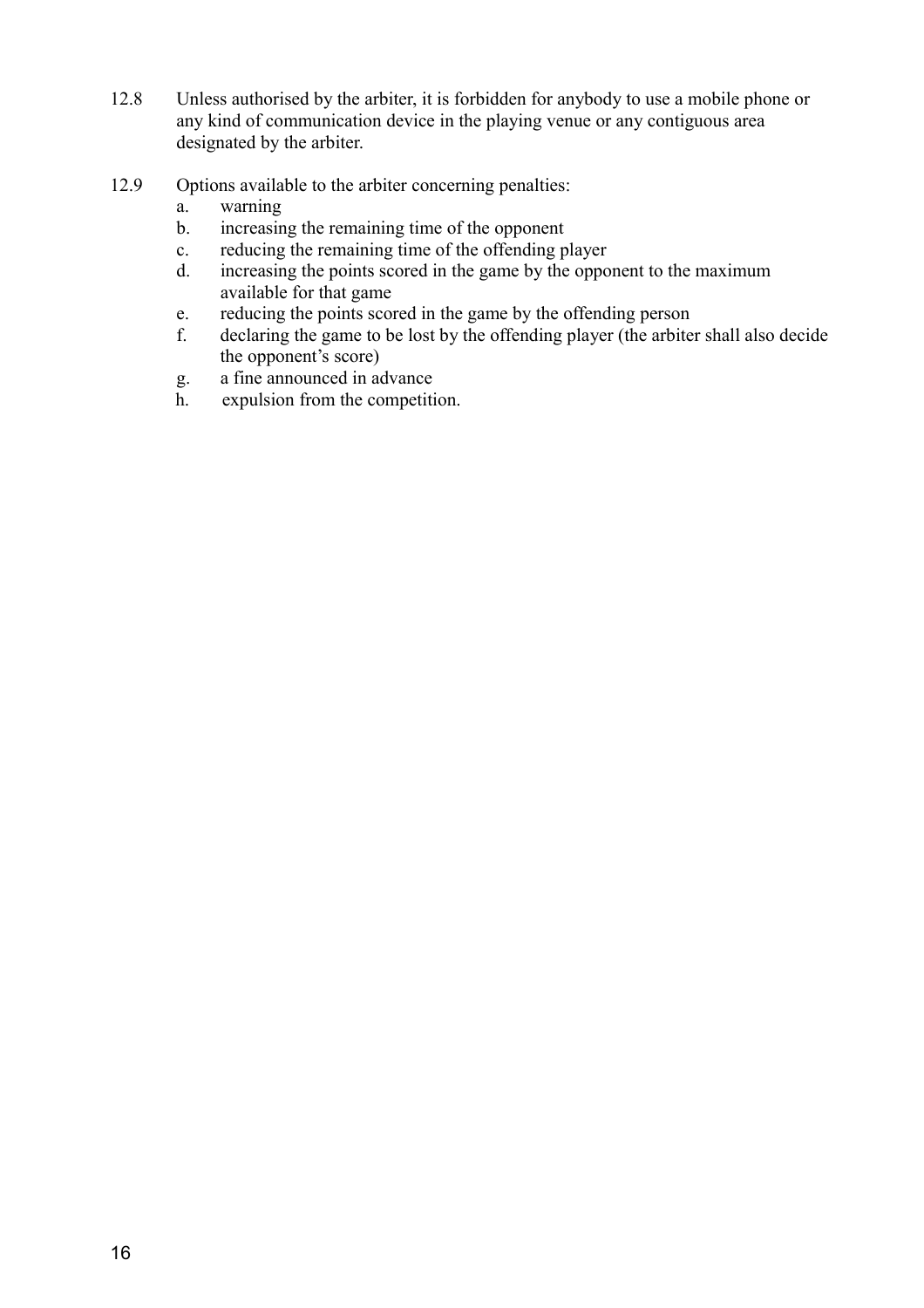#### **APPENDICES**

# **Appendix A. Rapidplay**

- A.1 A 'Rapidplay' game is one where either all the moves must be completed in a fixed time of more than 10 minutes but less than 60 minutes for each player; or the time allotted plus 60 times any increment is of more than 10 minutes but less than 60 minutes for each player.
- A.2 Players do not need to record the moves.
- A.3 The Competition Rules shall apply if
	- a. one arbiter supervises at most three games and
	- b. each game is recorded by the arbiter or his assistant and, if possible, by electronic means.
- A.4 Otherwise the following apply:
	- a. From the initial position, once ten moves have been completed by each player,
		- (1) no change can be made to the clock setting, unless the schedule of the event would be adversely affected.
		- (2) no claim can be made regarding incorrect set-up or orientation of the chessboard. In case of incorrect king placement, castling is not allowed. In case of incorrect rook placement, castling with this rook is not allowed.
	- b**.** An illegal move is completed once the player has pressed his clock. If the arbiter observes this he shall declare the game lost by the player, provided the opponent has not made his next move. If the arbiter does not intervene, the opponent is entitled to claim a win, provided the opponent has not made his next move. However, the game is drawn if the position is such that the opponent cannot checkmate the player's king by any possible series of legal moves. If the opponent does not claim and the arbiter does not intervene, the illegal move shall stand and the game shall continue. Once the opponent has made his next move, an illegal move cannot be corrected unless this is agreed by the players without intervention of the arbiter.
	- c. To claim a win on time, the claimant must stop the chessclock and notify the arbiter. For the claim to be successful, the claimant must have time remaining on his own clock after the chessclock has been stopped. However, the game is drawn if the position is such that the opponent cannot checkmate the player's king by any possible series of legal moves.
	- d. If the arbiter observes both kings are in check, or a pawn on the rank furthest from its starting position, he shall wait until the next move is completed. Then, if the illegal position is still on the board, he shall declare the game drawn.
- A.5 The Rules for a competition shall specify whether Article A.3 or Article A.4 shall apply for the entire event.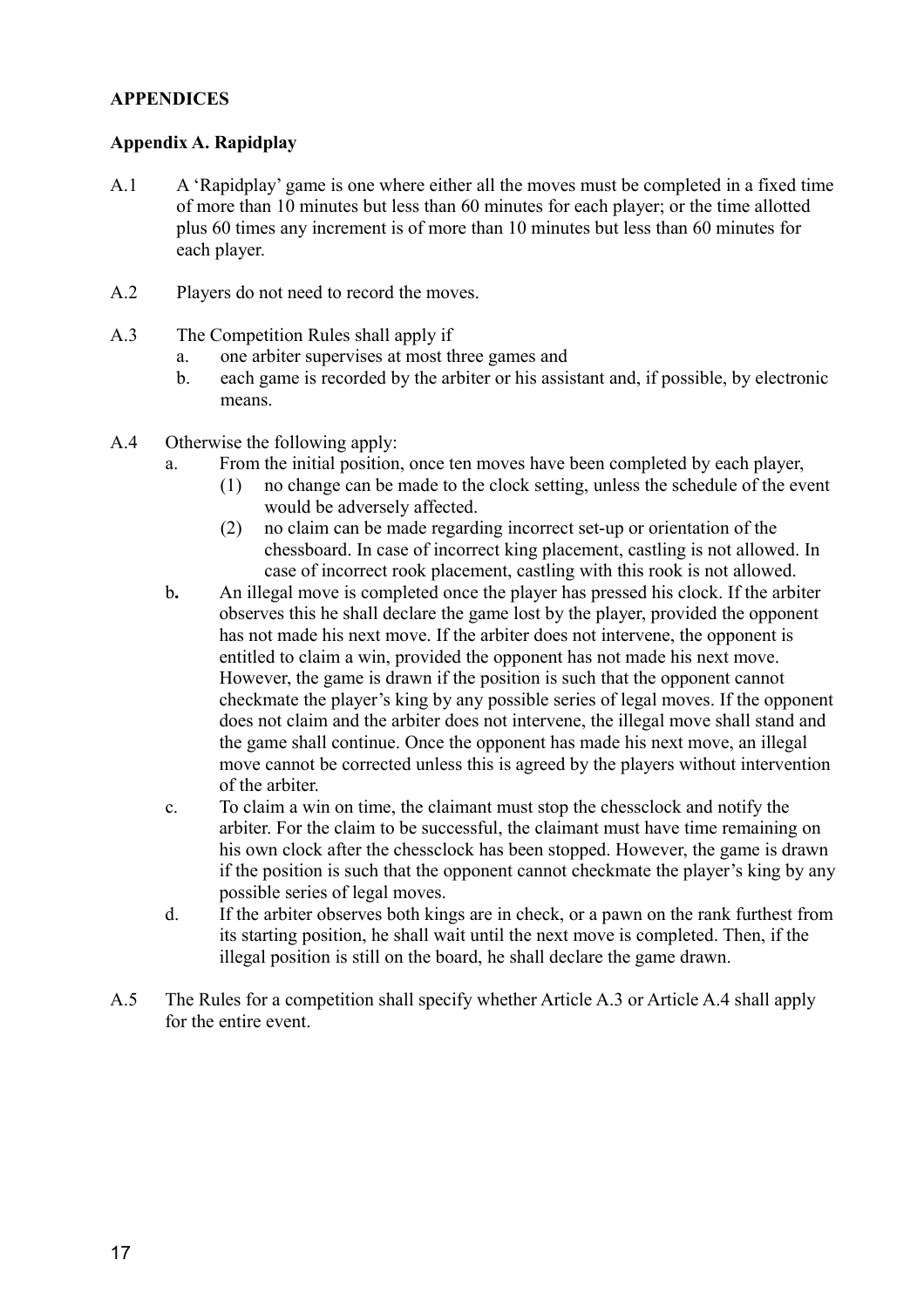#### **Appendix B. Blitz**

- B.1 A 'blitz' game' is one where all the moves must be completed in a fixed time of 10 minutes or less for each player; or the allotted time plus 60 times any increment is 10 minutes or less.
- B.2 The penalties mentioned in Articles 7 and 9 of the Competition Rules shall be one minute instead of two minutes.
- B.3 The Competition Rules shall apply if
	- a. one arbiter supervises one game and
	- b. each game is recorded by the arbiter or his assistant and, if possible, by electronic means.
- B.4 Otherwise, play shall be governed by the Rapidplay Laws as in Appendix A.4.
- B.5 The Rules for a competition shall specify whether Article B.3 or Article B.4 shall apply for the entire event.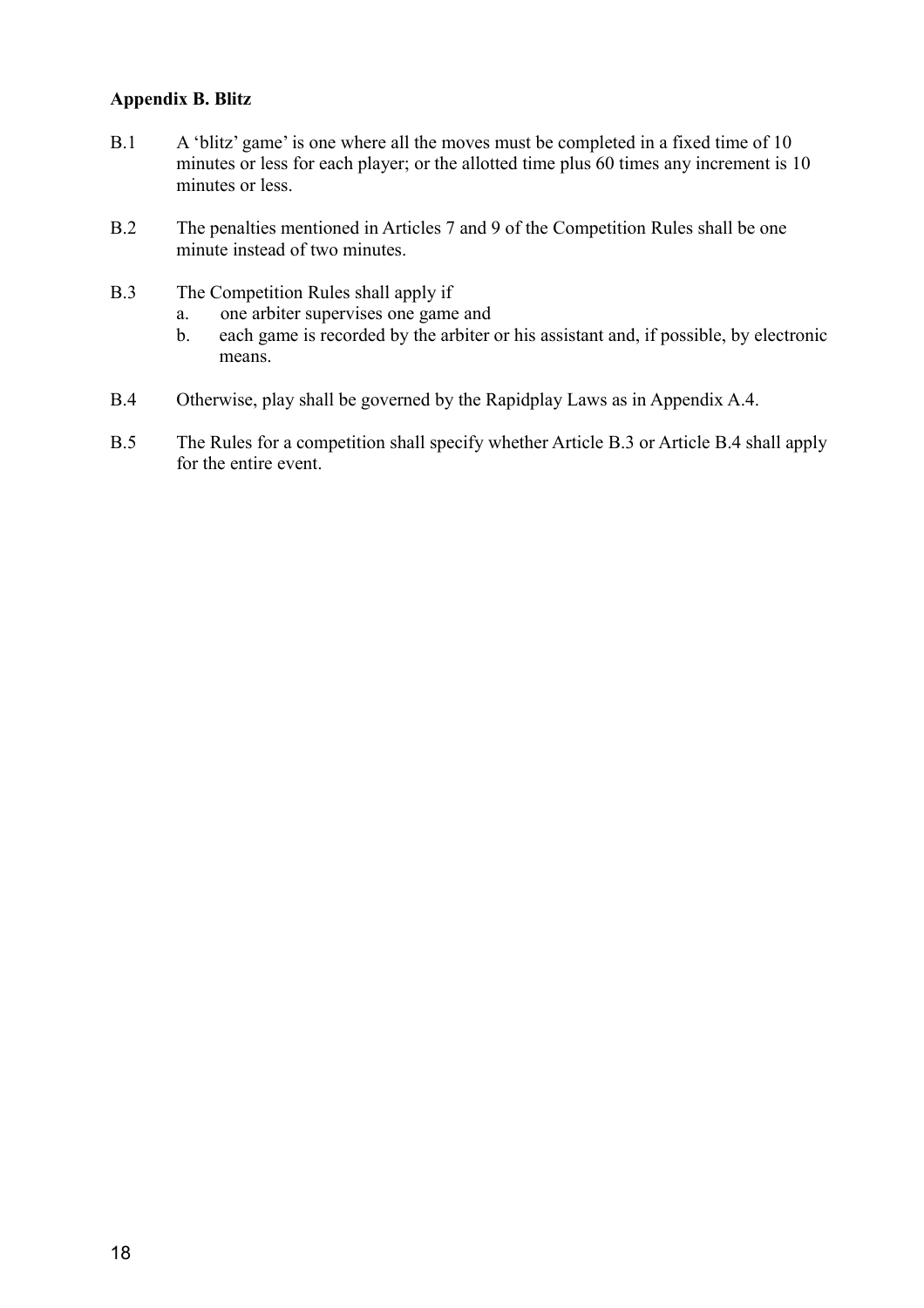# **Appendix C. Algebraic notation**

FIDE recognises for its own tournaments and matches only one system of notation, the Algebraic System, and recommends the use of this uniform chess notation also for chess literature and periodicals. Scoresheets using a notation system other than algebraic may not be used as evidence in cases where normally the scoresheet of a player is used for that purpose. An arbiter who observes that a player is using a notation system other than the algebraic should warn the player of this requirement.

# **Description of the Algebraic System**

- C.1 In this description, 'piece' means a piece other than a pawn.
- C.2 Each piece is indicated by an abbreviation. In the English language it is the first letter, a capital letter, of its name. Example: K=king, Q=queen, R=rook, B=bishop, N=knight. (N is used for a knight, in order to avoid ambiguity.)
- C.3 For the abbreviation of the name of the pieces, each player is free to use the name which is commonly used in his country. Examples:  $F = f$  (French for bishop),  $L =$  loper (Dutch for bishop). In printed periodicals, the use of figurines recommended.
- C.4 Pawns are not indicated by their first letter, but are recognised by the absence of such a letter. Examples: the moves are written e5, d4, a5, not pe5, Pd4, pa5.
- C.5 The eight files (from left to right for White and from right to left for Black) are indicated by the small letters, a, b, c, d, e, f, g and h, respectively.
- C.6 The eight ranks (from bottom to top for White and from top to bottom for Black) are numbered 1, 2, 3, 4, 5, 6, 7, 8, respectively. Consequently, in the initial position the white pieces and pawns are placed on the first and second ranks; the black pieces and pawns on the eighth and seventh ranks.
- C.7 As a consequence of the previous rules, each of the sixty-four squares is invariably indicated by a unique combination of a letter and a number.



C.8 Each move of a piece is indicated by a) the abbreviation of the name of the piece in question and b) the square of arrival. There is no hyphen between a) and b). Examples: Be5, Nf3, Rd1.

In the case of pawns, only the square of arrival is indicated. Examples: e5, d4, a5.

C.9 When a piece makes a capture, an x may be inserted between a) the abbreviation of the name of the piece in question and b) the square of arrival. Examples: Bxe5, Nxf3, Rxd1, see also C10.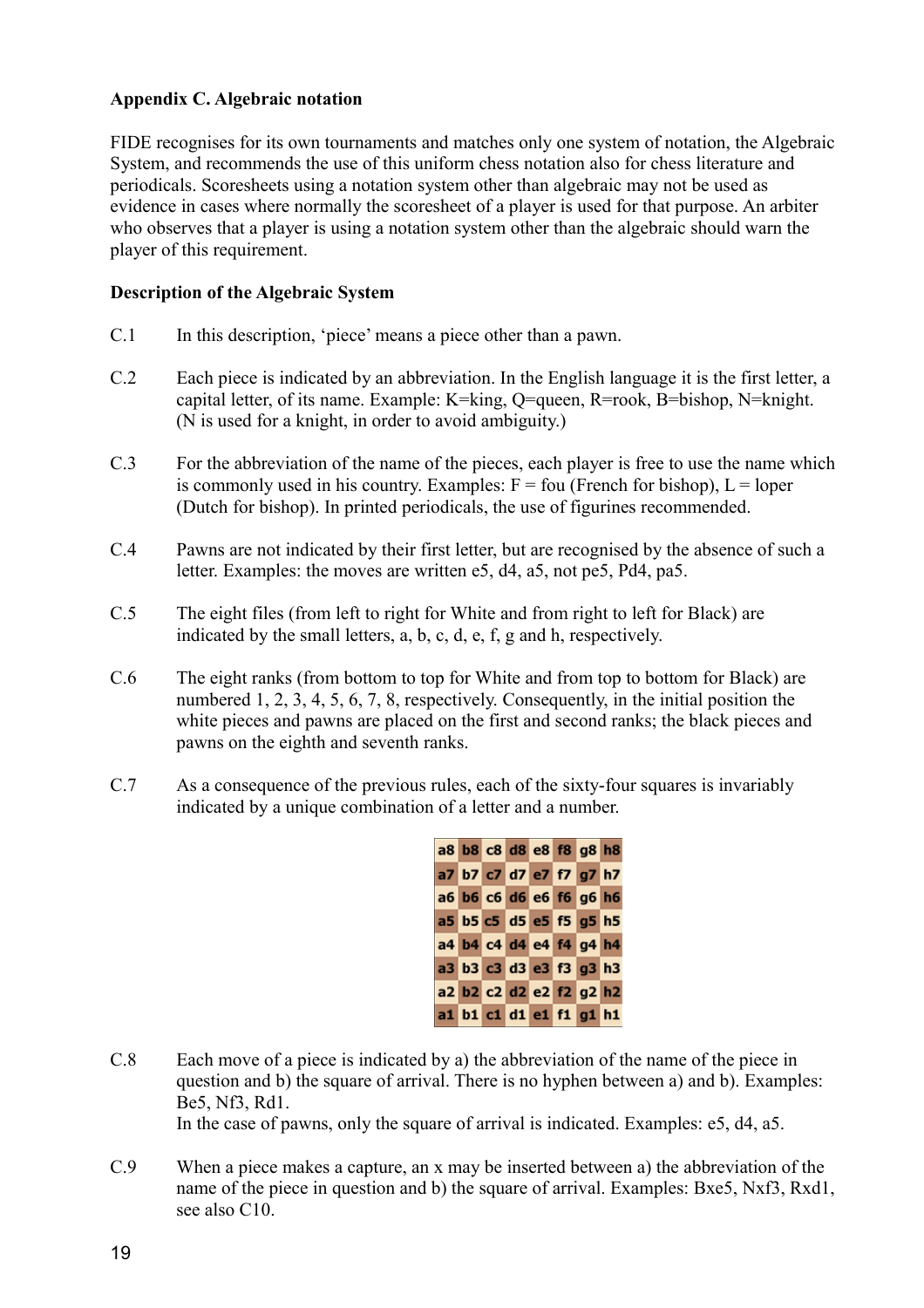When a pawn makes a capture, the file of departure must be indicated, then an x may be inserted, then the square of arrival. Examples: dxe5, gxf3, axb5. In the case of an 'en passant' capture, 'e.p.' may be appended to the notation. Example: exd6 e.p.

- C.10 If two identical pieces can move to the same square, the piece that is moved is indicated as follows:
	- 1. If both pieces are on the same rank: by a) the abbreviation of the name of the piece, b) the file of departure, and c) the square of arrival.
	- 2. If both pieces are on the same file: by a) the abbreviation of the name of the piece, b) the rank of the square of departure, and c) the square of arrival.

If the pieces are on different ranks and files**,** method 1 is preferred.

Examples:

- a. There are two knights, on the squares g1 and e1, and one of them moves to the square f3: either Ngf3 or Nef3, as the case may be.
- b. There are two knights, on the squares g5 and g1, and one of them moves to the square f3: either N5f3 or N1f3, as the case may be.
- c. There are two knights, on the squares h2 and d4, and one of them moves to the square f3: either Nhf3 or Ndf3, as the case may be.
- d. If a capture takes place on the square f3, the notation of the previous examples is still applicable, but an x may be inserted: 1) either Ngxf3 or Nexf3, 2) either N5xf3 or N1xf3, 3) either Nhxf3 or Ndxf3, as the case may be.
- C.11 In the case of the promotion of a pawn, the actual pawn move is indicated, followed immediately by the abbreviation of the new piece. Examples: d8Q, exf8N, b1B, g1R.
- C.12 The offer of a draw shall be marked as  $(=)$ .
- C.13 Abbreviations
	- $0-0$  = castling with rook h1 or rook h8 (kingside castling)
	- $0-0-0$  = castling with rook al or rook a8 (queenside castling)
	- $x =$  captures
	- $+$  = check
	- $++$  or  $#$  = checkmate
	- $e.p. =$  captures 'en passant'

The last four are optional.

Sample game:

1.e4 e5 2. Nf3 Nf6 3. d4 exd4 4. e5 Ne4 5. Qxd4 d5 6. exd6 e.p. Nxd6 7. Bg5 Nc6 8. Qe3+ Be7 9. Nbd2 0-0 10. 0-0-0 Re8 11. Kb1 (=)

Or: 1. e4 e5 2. Nf3 Nf6 3. d4 ed4 4. e5 Ne4 5. Qd4 d5 6. ed6 Nd6 7. Bg5 Nc6 8. Qe3 Be7 9 Nbd2 0-0 10. 0-0-0 Re8 11. Kb1 (=)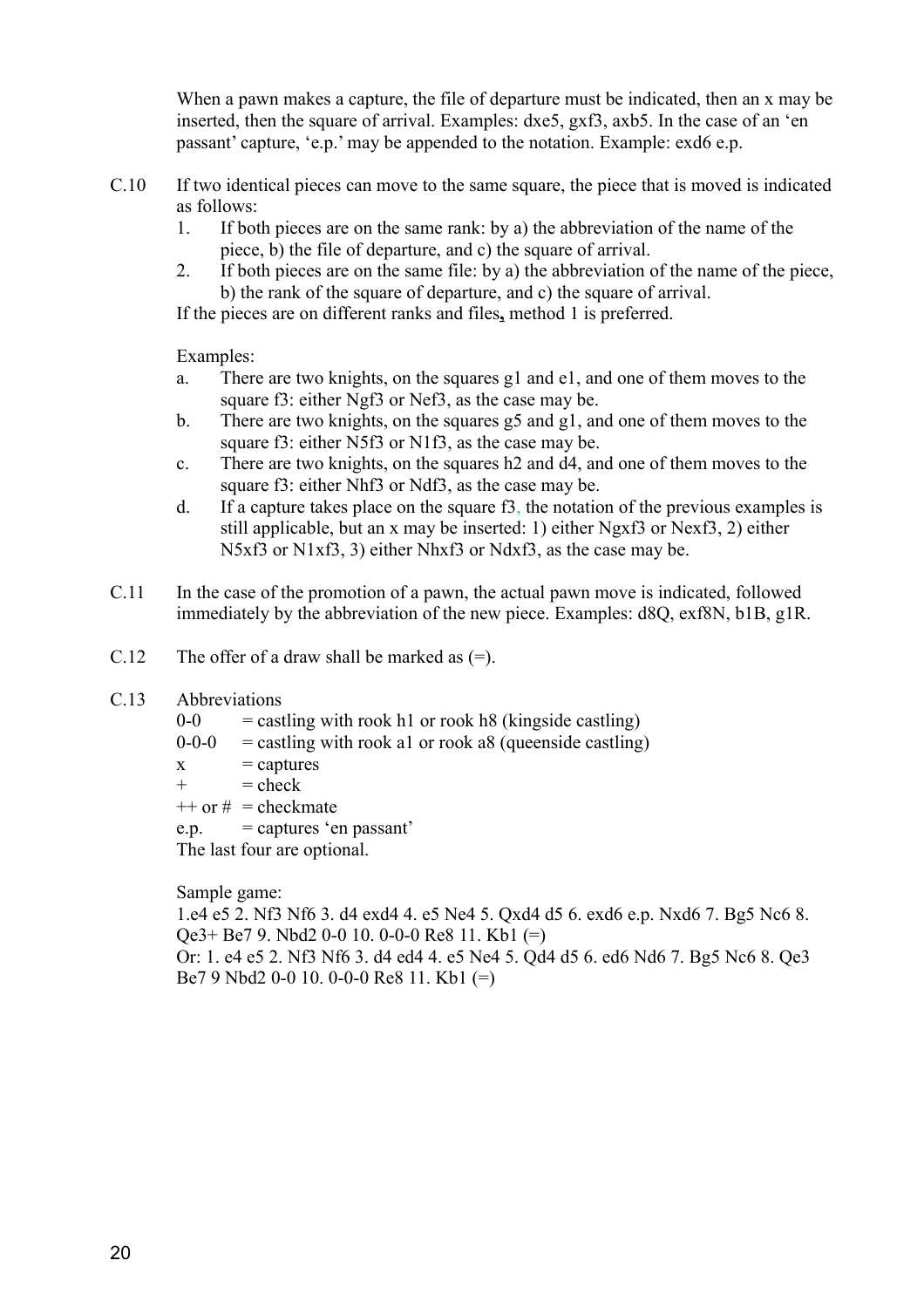# **Appendix D. Rules for play with blind and visually disabled players**

- D.1 The organiser, after consulting the arbiter, shall have the power to adapt the following rules according to local circumstances. In competitive chess between sighted and visually disabled (legally blind) players either player may demand the use of two boards, the sighted player using a normal board, the visually **disabled** player using one specially constructed. This board must meet the following requirements:
	- a. measure at least 20 cm by 20 cm,
	- b. have the black squares slightly raised,
	- c. have a securing aperture in each square,

The requirements for the pieces are:

- a. all are provided with a peg that fits into the securing aperture of the board,
- b. all are of Staunton design, the black pieces being specially marked.
- D.2 The following regulations shall govern play:
	- 1. The moves shall be announced clearly, repeated by the opponent and executed on his chessboard. When promoting a pawn, the player must announce which piece is chosen. To make the announcement as clear as possible, the use of the following names is suggested instead of the corresponding letters:
		- A Anna
		- B Bella
		- C Cesar
		- D David
		- E Eva
		- F Felix
		- G Gustav
		- H Hector

Unless the arbiter decides otherwise, ranks from White to Black shall be given the German numbers

- $1 e$ ins
- 2 zwei
- 3 drei
- 4 vier
- 5 fuenf
- 6 sechs
- 7 sieben
- 8 acht

Castling is announced "Lange Rochade" (German for long castling) and "Kurze Rochade" (German for short castling).

The pieces bear the names: Koenig, Dame, Turm, Laeufer, Springer, Bauer.

- 2. On the visually disabled player's board a piece shall be considered 'touched' when it has been taken out of the securing aperture.
- 3. A move shall be considered 'made' when:
	- a. in the case of a capture, the captured piece has been removed from the board of the player whose turn it is to move
	- b. a piece has been placed into a different securing aperture
	- c. the move has been announced.

Only then shall the opponent's clock be started.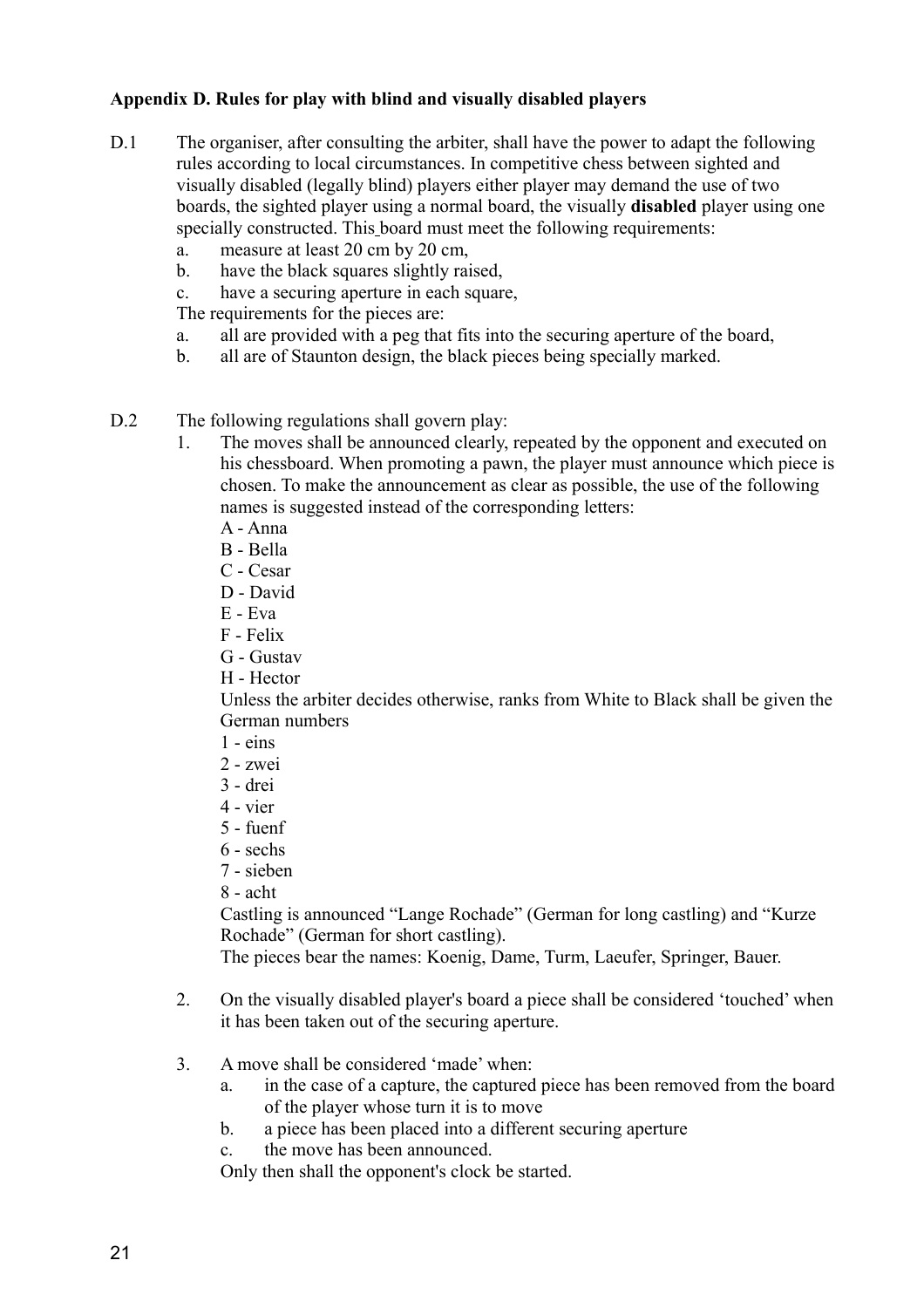- 4. As far as points 2 and 3 are concerned, the normal rules are valid for the sighted player.
- 5. A specially constructed chessclock for the visually disabled shall be admissible. It shall incorporate the following features:
	- a. a dial fitted with reinforced hands, with every five minutes marked by one raised dot, and every 15 minutes by two raised dots, and
	- b. a flag which can be easily felt; care should be taken that the flag is so arranged as to allow the player to feel the minute hand during the last 5 minutes of the full hour.
	- c. optionally, a means of announcing audibly to the visually disabled player the number of moves.
- 6. The visually disabled player must keep score of the game in Braille or longhand, or record the moves on a recording device.
- 7. A slip of the tongue in the announcement of a move must be corrected immediately and before the clock of the opponent is started.
- 8. If during a game different positions should arise on the two boards, they must be corrected with the assistance of the arbiter and by consulting both players' game scores. If the two game scores correspond with each other, the player who has written the correct move but made the wrong one must adjust his position to correspond with the move on the game scores. When the game scores are found to differ, the moves shall be retraced to the point where the two scores agree, and the arbiter shall readjust the clocks accordingly.
- 9. The visually disabled player shall have the right to make use of an assistant who shall have any or all of the following duties:
	- a. making either player's move on the board of the opponent
	- b. announcing the moves of both players
	- c. keeping the game score of the visually disabled player and starting his opponent's clock (keeping point 3.c in mind)
	- d. informing the visually disabled player, only at his request, of the number of moves completed and the time used up by both players
	- e. claiming the game in cases where the time limit has been exceeded and informing the arbiter when the sighted player has touched one of his pieces
	- f. carrying out the necessary formalities in cases where the game is adjourned.
- 10. If the visually disabled player does not make use of an assistant, the sighted player may make use of one who shall carry out the duties mentioned in points 9.a and 9.b.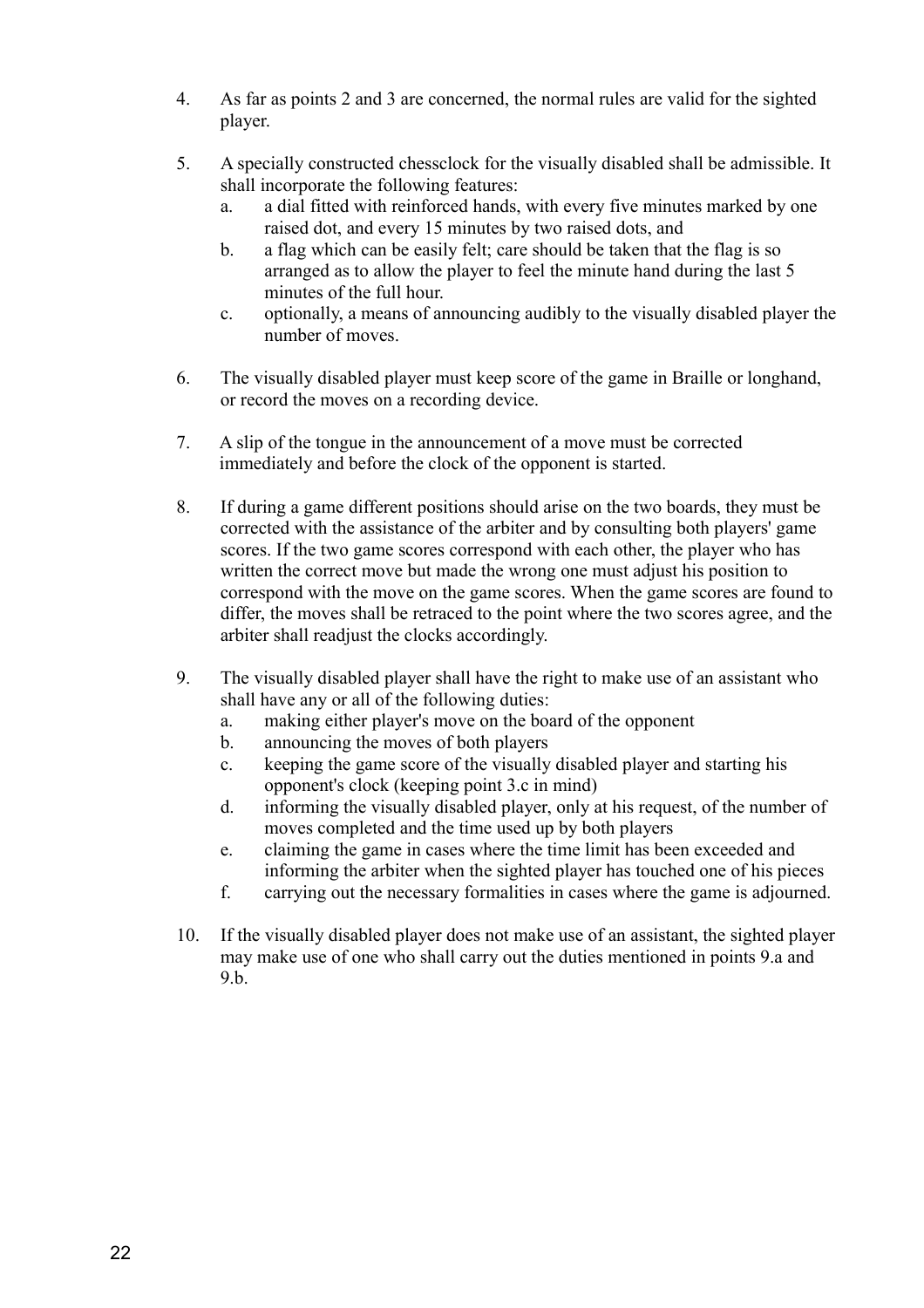# **Appendix E. Adjourned games**

- E.1. a. If a game is not finished at the end of the time prescribed for play, the arbiter shall require the player having the move to 'seal' that move. The player must write his move in unambiguous notation on his scoresheet, put his scoresheet and that of his opponent in an envelope, seal the envelope and only then stop the chessclock. Until he has stopped the chessclock the player retains the right to change his sealed move. If, after being told by the arbiter to seal his move, the player makes a move on the chessboard he must write that same move on his scoresheet as his sealed move.
	- b. A player having the move who adjourns the game before the end of the playing session shall be considered to have sealed at the nominal time for the end of the session, and his remaining time shall so be recorded.
- E.2. The following shall be indicated upon the envelope:
	- a. the names of the players,
	- b. the position immediately before the sealed move,
	- c. the time used by each player,
	- d. the name of the player who has sealed the move,
	- e. the number of the sealed move,
	- f. the offer of a draw, if the proposal is current,
	- g. the date, time and venue of resumption of play.
- E.3. The arbiter shall check the accuracy of the information on the envelope and is responsible for its safekeeping.
- E.4. If a player proposes a draw after his opponent has sealed his move, the offer is valid until the opponent has accepted it or rejected it as in Article 9.1.
- E.5. Before the game is to be resumed, the position immediately before the sealed move shall be set up on the chessboard, and the times used by each player when the game was adjourned shall be indicated on the clocks.
- E.6. If prior to the resumption the game is agreed drawn, or if one of the players notifies the arbiter that he resigns, the game is concluded.
- E.7. The envelope shall be opened only when the player who must reply to the sealed move is present.
- E.8. Except in the cases mentioned in Articles 5, 6.9 and 9.6, the game is lost by a player whose recording of his sealed move:
	- a. is ambiguous, or
	- b. is recorded in such a way that its true significance is impossible to establish, or
	- c. is illegal.
- E.9. If, at the agreed resumption time:
	- a. the player having to reply to the sealed move is present, the envelope is opened, the sealed move is made on the chessboard and his clock is started.
	- b. the player having to reply to the sealed move is not present, his clock shall be started; on his arrival, he may stop his clock and summon the arbiter; the envelope is then opened and the sealed move is made on the chessboard; his clock is then restarted.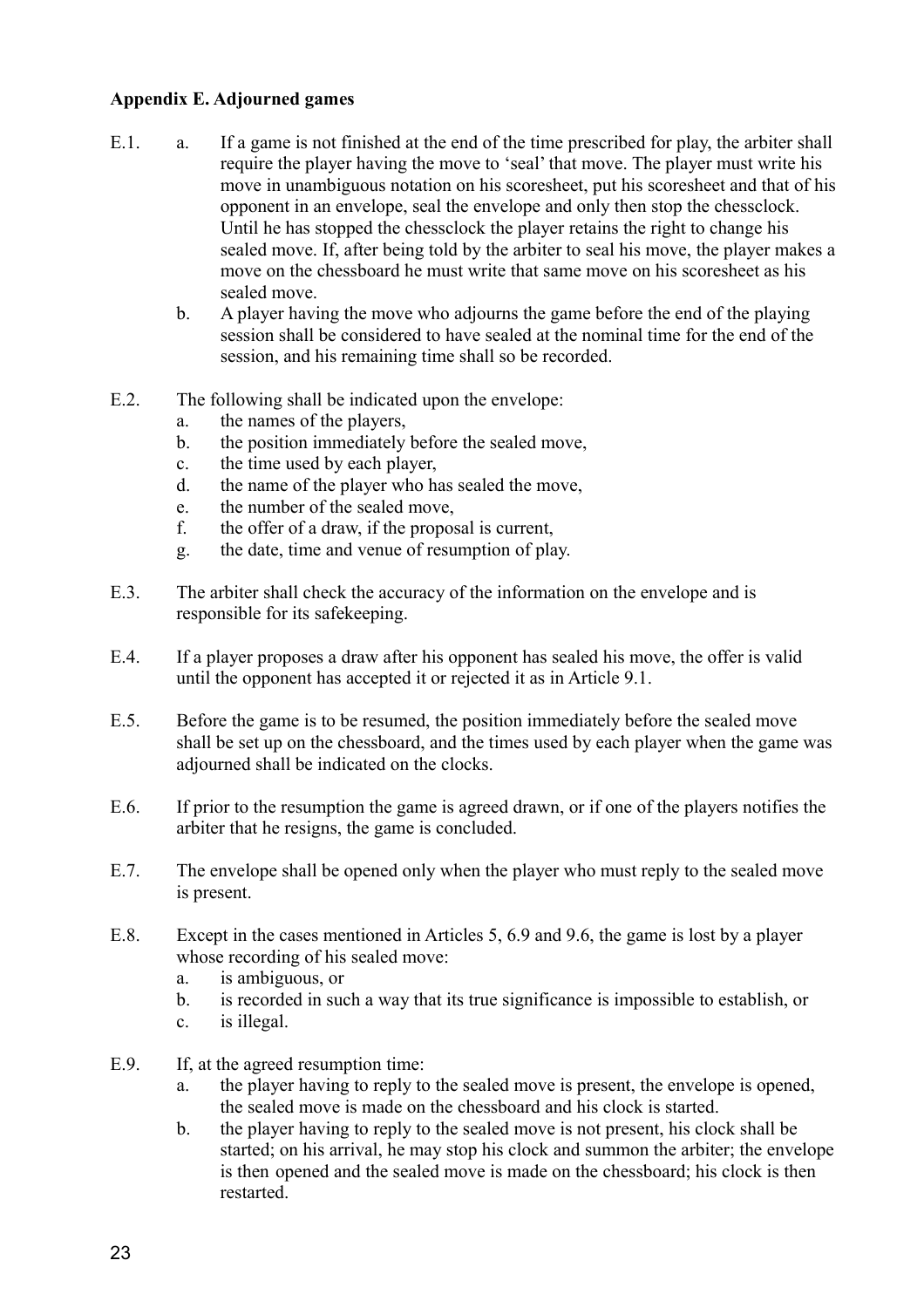- c. the player who sealed the move is not present, his opponent has the right to record his reply on the scoresheet, seal his scoresheet in a fresh envelope, stop his clock and start the absent player's clock instead of making his reply in the normal manner; if so, the envelope shall be handed to the arbiter for safekeeping and opened on the absent player's arrival.
- E.10. Any player who arrives at the chessboard after the default time shall lose the game unless the arbiter decides otherwise. However, if the sealed move resulted in the conclusion of the game, that conclusion shall still apply.
- E.11. If the rules of a competition specify that the default time is not zero, the following shall apply: If neither player is present initially, the player who has to reply to the sealed move shall lose all the time that elapses until he arrives, unless the rules of the competition specify or the arbiter decides otherwise.
- E.12. a. If the envelope containing the sealed move is missing, the game shall continue from the adjourned position, with the clock times recorded at the time of adjournment. If the time used by each player cannot be re-established, the arbiter shall set the clocks. The player who sealed the move shall make the move he states he sealed on the chessboard.
	- b. If it is impossible to re-establish the position, the game shall be annulled and a new game shall be played.
- E.13. If, upon resumption of the game, either player points out before making his first move that the time used has been incorrectly indicated on either clock, the error must be corrected. If the error is not then established the game shall continue without correction unless the arbiter decides otherwise.
- E.14. The duration of each resumption session shall be controlled by the arbiter's timepiece. The starting time shall be announced in advance.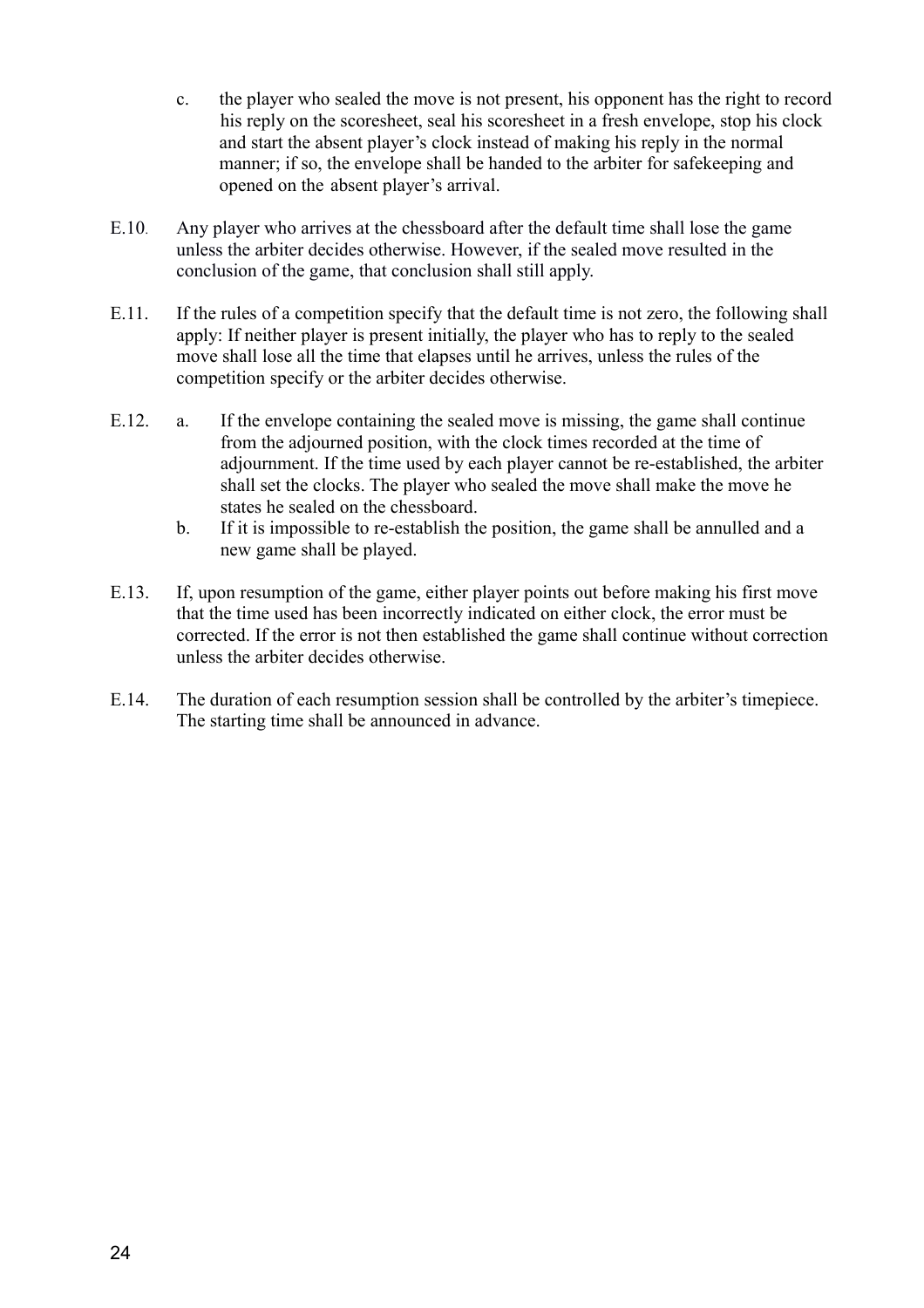# **Appendix F. Chess960 Rules**

F.1 Before a Chess960 game a starting position is randomly set up, subject to certain rules. After this, the game is played in the same way as standard chess. In particular, pieces and pawns have their normal moves, and each player's objective is to checkmate the opponent's king.

# F.2 **Starting-position requirements**

The starting position for Chess960 must meet certain rules. White pawns are placed on the second rank as in regular chess. All remaining white pieces are placed randomly on the first rank, but with the following restrictions:

- a. the king is placed somewhere between the two rooks, and
- b. the bishops are placed on opposite-coloured squares, and
- c. the black pieces are placed opposite the white pieces.

The starting position can be generated before the game either by a computer program or using dice, coin, cards, etc.

# F.3 **Chess960 castling rules**

- a. Chess960 allows each player to castle once per game, a move by potentially both the king and rook in a single move. However, a few interpretations of standard chess rules are needed for castling, because the standard rules presume initial locations of the rook and king that are often not applicable in Chess960.
- b. *How to castle*

In Chess960, depending on the pre-castling position of the castling king and rook, the castling manoeuvre is performed by one of these four methods:

- 1. double-move castling: by making a move with the king and a move with the rook, or
- 2. transposition castling: by transposing the position of the king and the rook, or
- 3. king-move-only castling: by making only a move with the king, or
- 4. rook-move-only castling: by making only a move with the rook.

# *Recommendation*s

- 1. When castling on a physical board with a human player, it is recommended that the king be moved outside the playing surface next to his final position, the rook then be moved from its starting position to its final position, and then the king be placed on his final square.
- 2. After castling, the rook and king's final positions should be exactly the same positions as they would be in standard chess.

# *Clarification*

Thus, after c-side castling (notated as 0-0-0 and known as queen-side castling in orthodox chess), the king is on the c-square (c1 for white and c8 for black) and the rook is on the d-square (d1 for white and d8 for black). After g-side castling (notated as 0-0 and known as king-side castling in orthodox chess), the king is on the g-square (g1 for white and g8 for black) and the rook is on the f-square (f1 for white and f8 for black).

# *Notes*

- 1. To avoid any misunderstanding, it may be useful to state "I am about to castle" before castling.
- 2. In some starting positions, the king or rook (but not both) does not move during castling.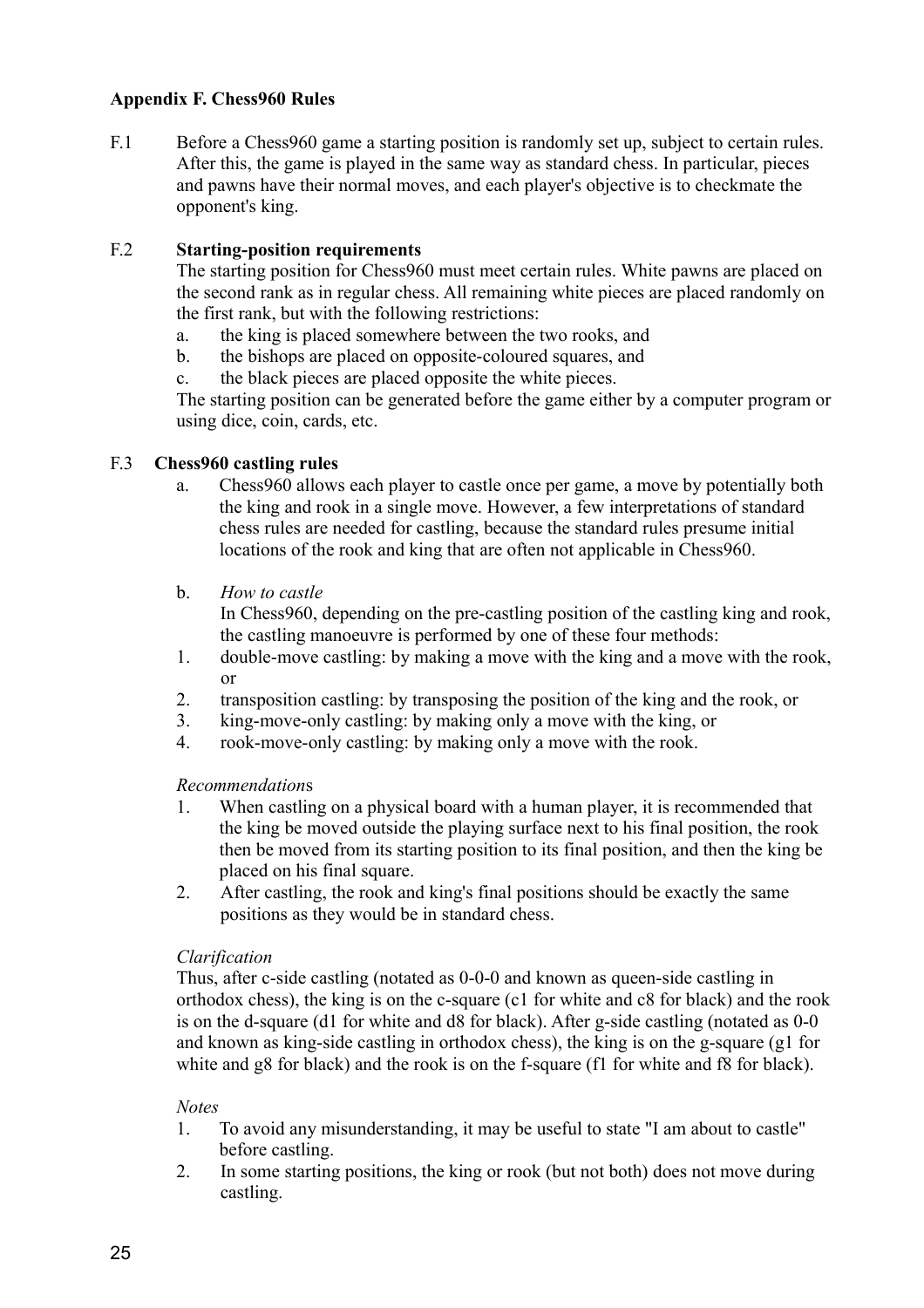- 3. In some starting positions, castling can take place as early as the first move.
- 4. All the squares between the king's initial and final squares (including the final square) and all the squares between the rook's initial and final squares (including the final square) must be vacant except for the king and castling rook.
- 5. In some starting positions, some squares can stay filled during castling that would have to be vacant in standard chess. For example, after c-side castling 0-0-0, it is possible to have a, b, and/or e still filled, and after g-side castling (0-0), it is possible to have e and/or h filled.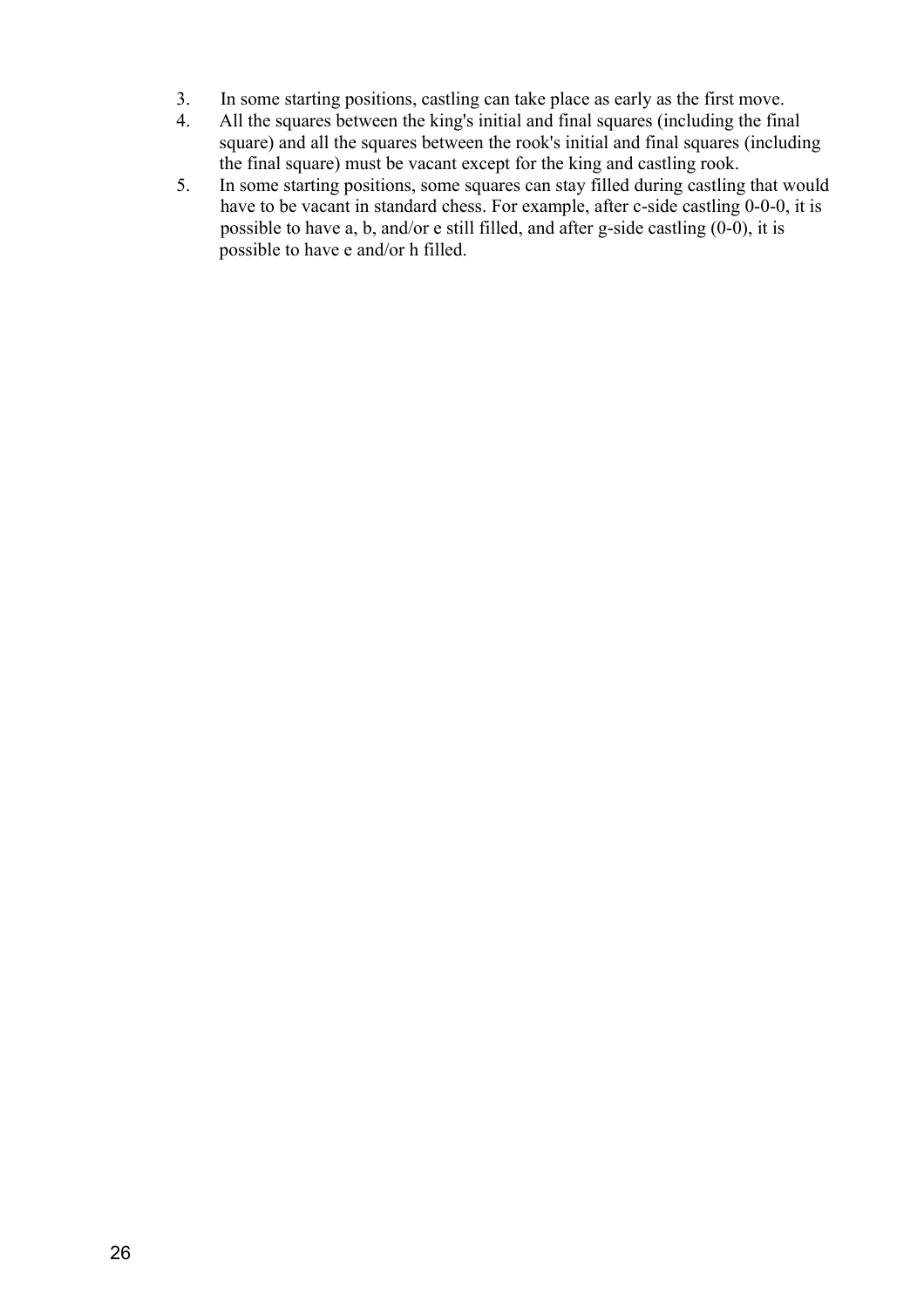# **Appendix G. Quickplay Finishes**

- G.1 A 'quickplay finish' is the phase of a game when all the remaining moves must be completed in a finite time.
- G.2 Before the start of an event it shall be announced whether this Appendix shall apply or not.
- G.3. This Appendix shall only apply to standard play and rapidplay games without increment and not to blitz games.
- G.4 If the player having the move has less than two minutes left on his clock, he may request that a time delay or cumulative time of an extra five seconds be introduced for both players, if possible. This constitutes the offer of a draw. If refused, and the arbiter agrees to the request, the clocks shall then be set with the extra time; the opponent shall be awarded two extra minutes and the game shall continue.
- G.5 If Article G.4 does not apply and the player having the move has less than two minutes left on his clock, he may claim a draw before his flag falls. He shall summon the arbiter and may stop the chessclock (see Article 6.12 b). He may claim on the basis that his opponent cannot win by normal means, and/or that his opponent has been making no effort to win by normal means
	- a. If the arbiter agrees that the opponent cannot win by normal means, or that the opponent has been making no effort to win the game by normal means, he shall declare the game drawn. Otherwise he shall postpone his decision or reject the claim.
	- b. If the arbiter postpones his decision, the opponent may be awarded two extra minutes and the game shall continue, if possible, in the presence of an arbiter. The arbiter shall declare the final result later in the game or as soon as possible after the flag of either player has fallen. He shall declare the game drawn if he agrees that the opponent of the player whose flag has fallen cannot win by normal means, or that he was not making sufficient attempts to win by normal means.
	- c. If the arbiter has rejected the claim, the opponent shall be awarded two extra minutes.
- G.6 The following shall apply when the competition is not supervised by an arbiter:
- a. A player may claim a draw when he has less than two minutes left on his clock and before his flag falls. This concludes the game.
	- He may claim on the basis:
		- (1) that his opponent cannot win by normal means, and/or
		- (2) that his opponent has been making no effort to win by normal means. In (1) the player must write down the final position and his opponent must verify it.

In (2) the player must write down the final position and submit an up-todate scoresheet. The opponent shall verify both the scoresheet and the final position.

b. The claim shall be referred to the designated arbiter.

.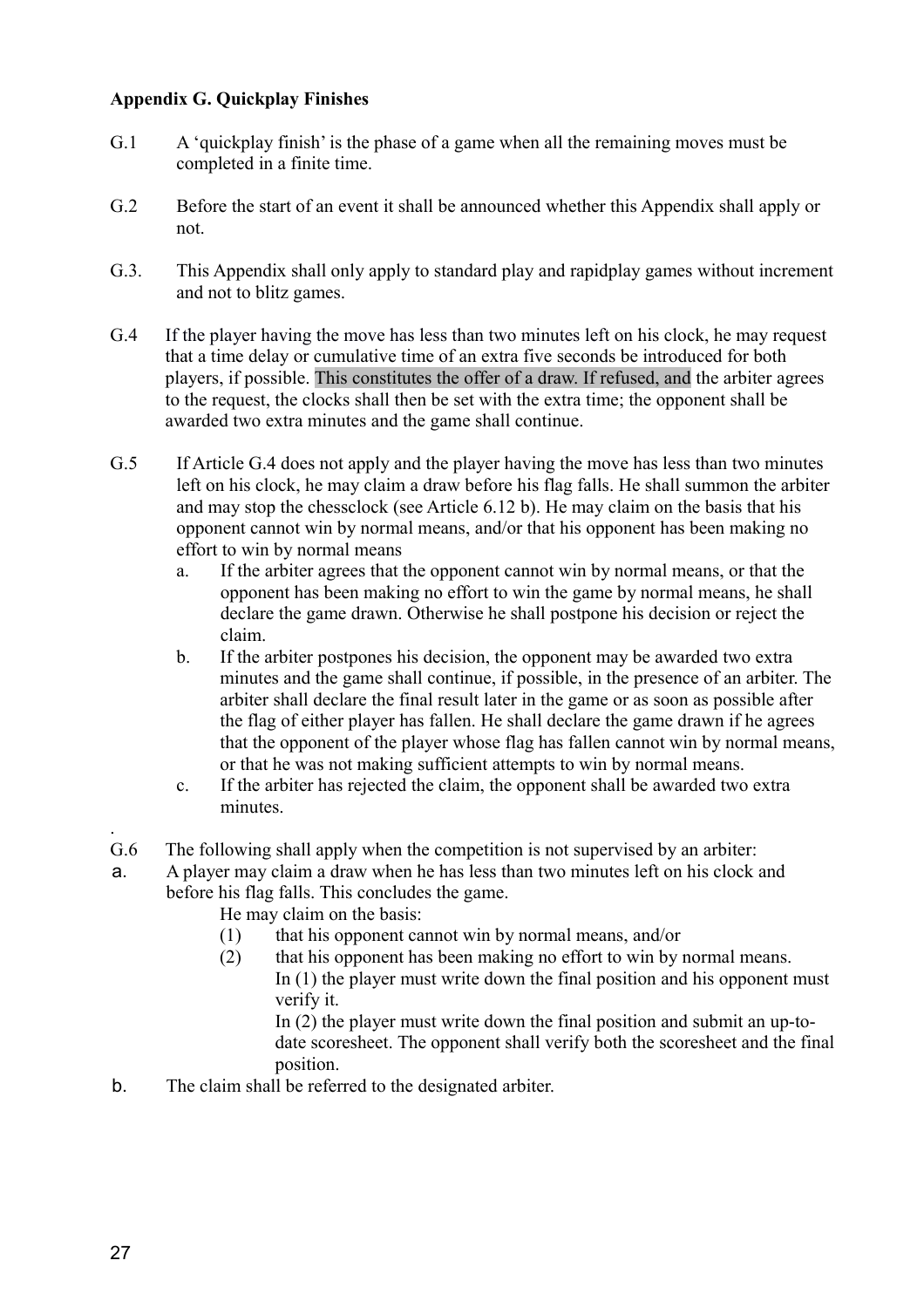# **Glossary of terms in the Laws of Chess**

The number after the term refers to the first time it appears in the Laws.

**adjourn:** 8.1. Instead of playing the game in one session it is temporarily halted and then continued at a later time.

**algebraic notation:** 8.1. Recording the moves using a-h and 1-8 on the 8x8 board.

**analyse:** 11.3. Where one or more players make moves on a board to try to determine what is the best continuation.

**appeal:** 11.11. Normally a player has the right to appeal against a decision of the arbiter or organiser.

arbiter: Preface. The person(s) responsible for ensuring that the rules of a competition are followed.

**arbiter's discretion:** There are approximately 39 instances in the Laws where the arbiter must use his judgement.

**assistant:** 8.1. A person who may help the smooth running of the competition in various ways. **attack:** 3.1. A piece is said to attack an opponent's piece if the piece could make a capture on that square.

**black:** 2.2. **1.** There are 16 dark-coloured pieces and 32 squares called black. Or **2.** When capitalised, this also refers to the player of the black pieces.

**blitz:** A game where each player's thinking time is less than 10 minutes

**board:** 2.4. Short for chessboard.

**Bronstein mode:** 6.3b. See delay mode.

**capture:** 3.1. Where a piece is moved from its square to a square occupied by an opponent's piece, the latter is removed from the board. See also 3.7d. In notation x.

**castling:** 3.8a-b. A move of the king towards a rook. See the article. In notation 0-0 kingside castling, 0-0-0 queenside castling.

**cellphone:** See mobile phone.

**check:** 3.9. Where a king is attacked by one or more of the opponent's pieces. In notation +. **checkmate:** 1.2. Where the king is attacked and cannot parry the threat. In notation ++ or #. **chessboard:** 1.1. The 8x8 grid as in 2.1.

**chessclock:** 6.1. A clock with two time displays connected to each other.

**chess set:** The 32 pieces on the chessboard.

**Chess960:** A variant of chess where the back-row pieces are set up in one of the 960 distinguishable possible positions

**claim:** 6.8. The player may make a claim to the arbiter under various circumstances. **clock:** 6.1. One of the two time displays.

**completed move:** 6.7a. Where a player has made his move and then pressed his clock.

**contiguous area:** 12.8. An area touching but not actually part of the playing area. For example, the area set aside for spectators.

**cumulative (Fischer) mode:** Where a player receives an extra amount of time (often 30 seconds) prior to each move.

**dead position:** 5.2b. Where neither player can mate the opponent's king with any series of legal moves.

**default time:** 6.6. The specified time a player may be late without being forfeited.

**delay (Bronstein) mode**: 6.3b. Both players receive an allotted 'main thinking time'. Each player also receives a 'fixed extra time' with every move. The countdown of the main thinking time only commences after the fixed extra time has expired. Provided the player presses his clock before the expiration of the fixed extra time, the main thinking time does not change, irrespective of the proportion of the fixed extra time used.

**demonstration board:** 6.13. A display of the position on the board where the pieces are moved by hand.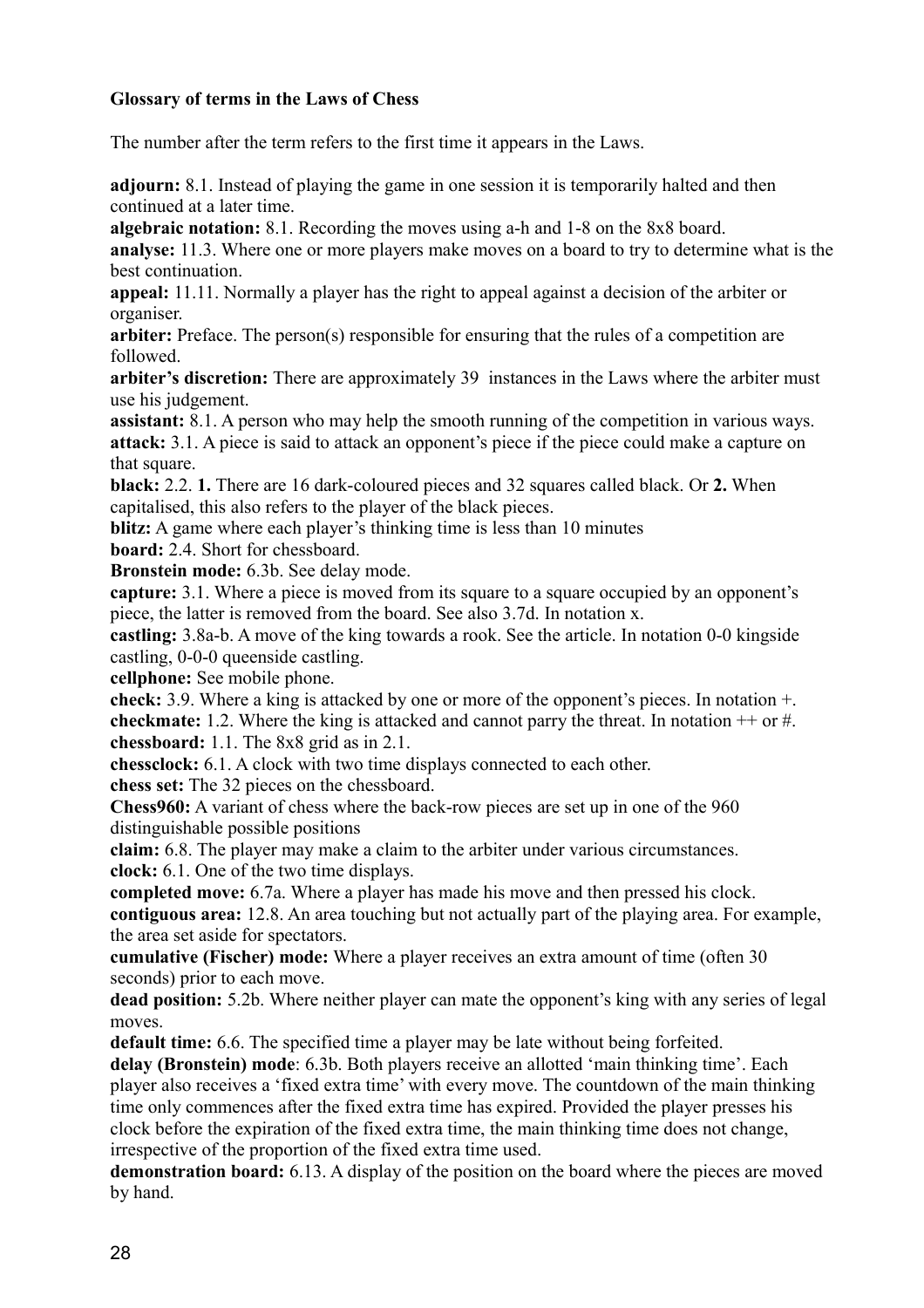**diagonal:** 2.4. A straight line of squares of the same colour, running from one edge of the board to an adjacent edge.

**disability:** 6.2e. A condition, such as a physical or mental handicap, that results in partial or complete loss of a person's ability to perform certain chess activities.

**draw:** 5.2. Where the game is concluded with neither side winning.

**draw offer:** 9.1.b. Where a player may offer a draw to the opponent. This is indicated on the scoresheet with the symbol (=).

**en passant:** 3.7d. See that article for an explanation. In notation e.p.

**exchange: 1.** 3.7e. Where a pawn is promoted. Or **2.**Where a player captures a piece of the same value as his own and this piece is recaptured. Or **3.** Where one player has lost a rook and the other has lost a bishop or knight.

**explanation:** 11.6. A player is entitled to have a Law explained.

**fair play:** 12.2a. Whether justice has been done has sometimes to be considered when an arbiter finds that the Laws are inadequate.

**file:** 2.4. A vertical column of eight squares on the chessboard.

**Fischer mode:** See cumulative mode.

**flag:** 6.1. The device that displays when a time period has expired.

**flag-fall:** 6.1. Where the allotted time of a player has expired.

**forfeit**: 4.8. 1. To lose the right to make a claim or move. Or 2. To lose a game because of an infringement of the Laws or a loss on time.

**forefinger**: See index finger.

**handicap:** See disability.

**I adjust:** See j'adoube.

**illegal: 3.10c**. A position or move that is impossible because of the Laws of Chess.

**impairment:** See disability.

**increment:** 6.1. An amount of time (from 2 to 60 seconds) added from the start before each move for the player. This can be in either delay or cumulative mode.

**index finger:** 9.1b (2). The finger nearest the thumb.

**intervene:** 12.7. To involve oneself in something that is happening in order to affect the outcome.

**j'adoube:** 4.2. Giving notice that the player wishes to adjust a piece, but does not necessarily intend to move it.

**kingside:** 3.8a. The vertical half of the board on which the king stands at the start of the game. **legal move:** See Article 10.3a.

**made:** 1.1. A move is said to have been 'made' when the piece has been moved to its new square, the hand has quit the piece, and the captured piece, if any, has been removed from the board.

**mate:** Abbreviation of checkmate.

**minor piece.** Bishop or knight.

**mobile phone**: 11.3b. Cellphone.

**monitor:** 6.13. An electronic display of the position on the board.

**move:** 1.1. **1.** 40 moves in 90 minutes, refers to 40 moves by each player. Or **2.** having the move refers to the player's right to play next. Or **3.** White's best move refers to the single move by **White** 

**move-counter:** 6.10b. A device on a chessclock which may be used to record the number of times the clock has been pressed by each player.

**normal means**: G.5. Playing in a positive manner to try to win; or, having a position such that there is a realistic chance of winning the game other than just flag-fall.

**organiser.** 8.3. The person responsible for the venue, dates, prize money, invitations, format of the competition and so on.

**over-the-board:** Introduction. The Laws cover only this type of chess, not internet, nor correspondence, and so on.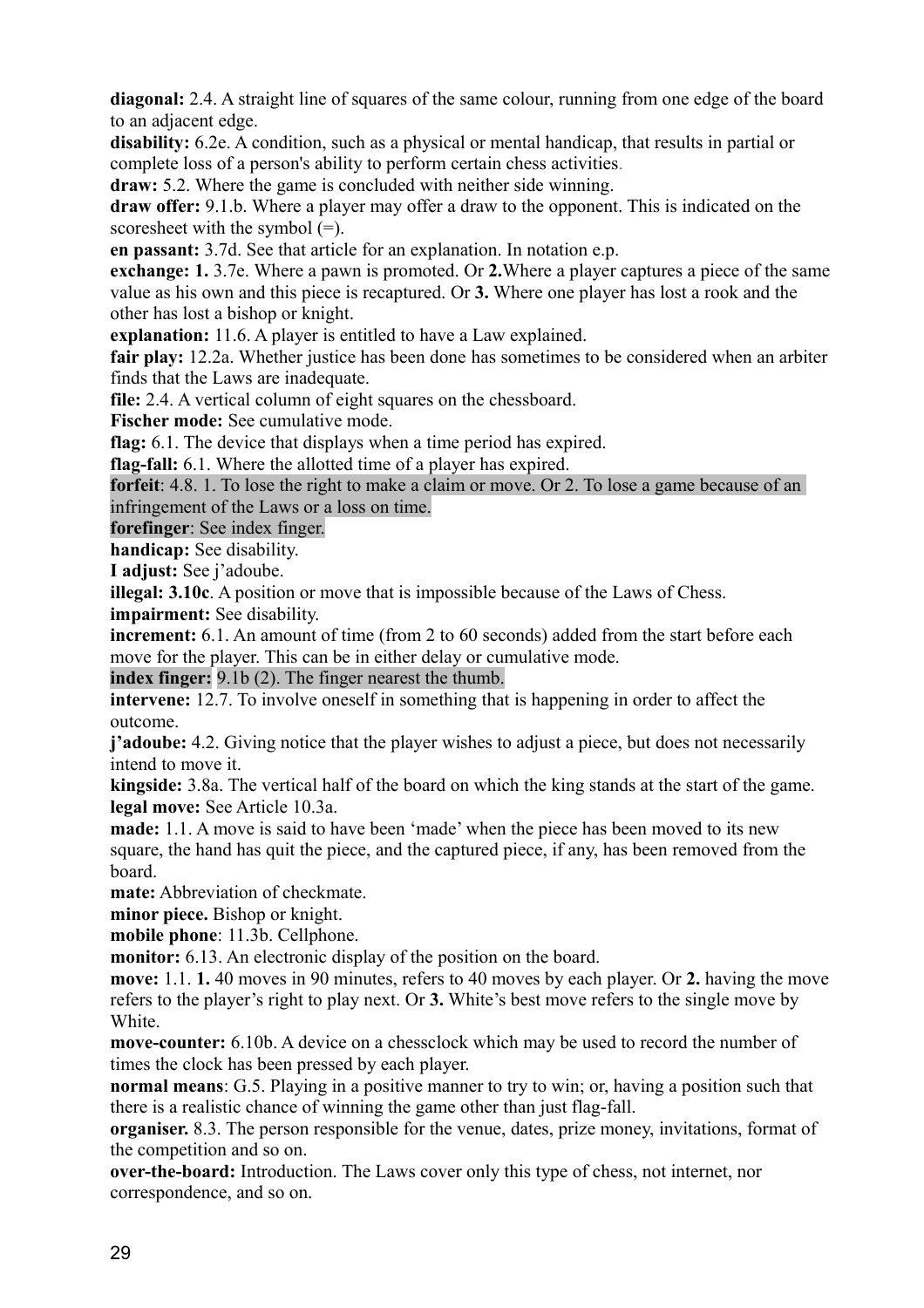**penalties:** 12.10. The arbiter may apply penalties as listed in 1**2**.9 in ascending order of severity. **piece:** 2. **1.** One of the 32 figurines on the board. Or **2.** A queen, rook, bishop or knight.

**playing area:** 11.2. The place where the games of a competition are played.

**playing venue:** 11.2. The only place to which the players have access during play.

**points:** 10.1. Normally a player scores 1 point for a win,  $\frac{1}{2}$  point for a draw, 0 for a loss. An alternative is 3 for a win, 1 for a draw, 0 for a loss.

**press the clock**: 6.2a. The act of pushing the button or lever on a chess clock which stops the player's clock and starts that of his opponent.

**promotion:** 3.7e. Where a pawn reaches the eighth rank and is replaced by a new queen, rook, bishop or knight of the same colour.

**queen:** As in queen a pawn, meaning to promote a pawn to a queen.

**queenside:** 3.8a. The vertical half of the board on which the queen stands at the start of the game.

**quickplay finish:** G.1. The last part of a game where a player must complete an unlimited number of moves in a finite time.

**rank:** 2.4. A horizontal row of eight squares on the chessboard.

**rapidplay:** A. A game where each player's thinking time is at least 10 minutes, but less than 60. **repetition:** 5.2.d. 1. A player may claim a draw if the same position occurs three times. 2. A game is drawn if the same position occurs five times.

**resigns:** 5.1b. Where a player gives up, rather than play on until mated.

**rest rooms**: 11.2. Toilets, also the room set aside in World Championships where the players can relax.

**result:** 8.7. Usually the result is 1-0, 0-1 or  $\frac{1}{2}$ - $\frac{1}{2}$ . In exceptional circumstances both players may lose (Article 11.10), or one score ½ and the other 0 (Article 12.3b). For unplayed games the scores are indicated by +/- (White wins by forfeit), -/+ (Black wins by forfeit), -/- (Both players lose by forfeit).

**rules of the competition:** 6.7a. At various points in the Laws there are options. The competition rules must state which have been chosen.

sealed move: E. Where a game is adjourned the player seals his next move in an envelope. **scoresheet:** 8.1. A paper sheet with spaces for writing the moves. This can also be electronic. **spectators:** Non-players viewing the games. This includes players after their games have been concluded.

**screen:** 6.13. An electronic display of the position on the board.

**spectators:** 11.4.People other than arbiters or players viewing the games. This includes players after their games have been concluded.

**standard play:** G3. A game where each player's thinking time is at least 60 minutes.

**stalemate:** 5.2a. Where the player has no legal move and his king is not in check.

**square of arrival:** 3.7e. The square a pawn lands on when it reached the eighth rank. **supervise:** 12.3**.** Inspect or control.

**time control:** 1. The regulation about the time the player is allotted. For example, 40 moves in 90 minutes, all the moves in 30 minutes, plus 30 seconds cumulatively from move 1. Or 2. A player is said 'to have reached the time control', if, for example he has completed the 40 moves in less than 90 minutes.

**time period:** 8.6. A part of the game where the players must complete a number of moves or all the moves in a certain time.

**touch move:** 4.3. If a player touches a piece with the intention of moving it, he is obliged to move it.

**vertical:** 2.4. The 8<sup>th</sup> rank is often thought as the highest area on a chessboard. Thus each file is referred to as 'vertical'.

**white:** 2.2. **1.** There are 16 light-coloured pieces and 32 squares called white. Or **2.** When capitalised, this also refers to the player of the white pieces.